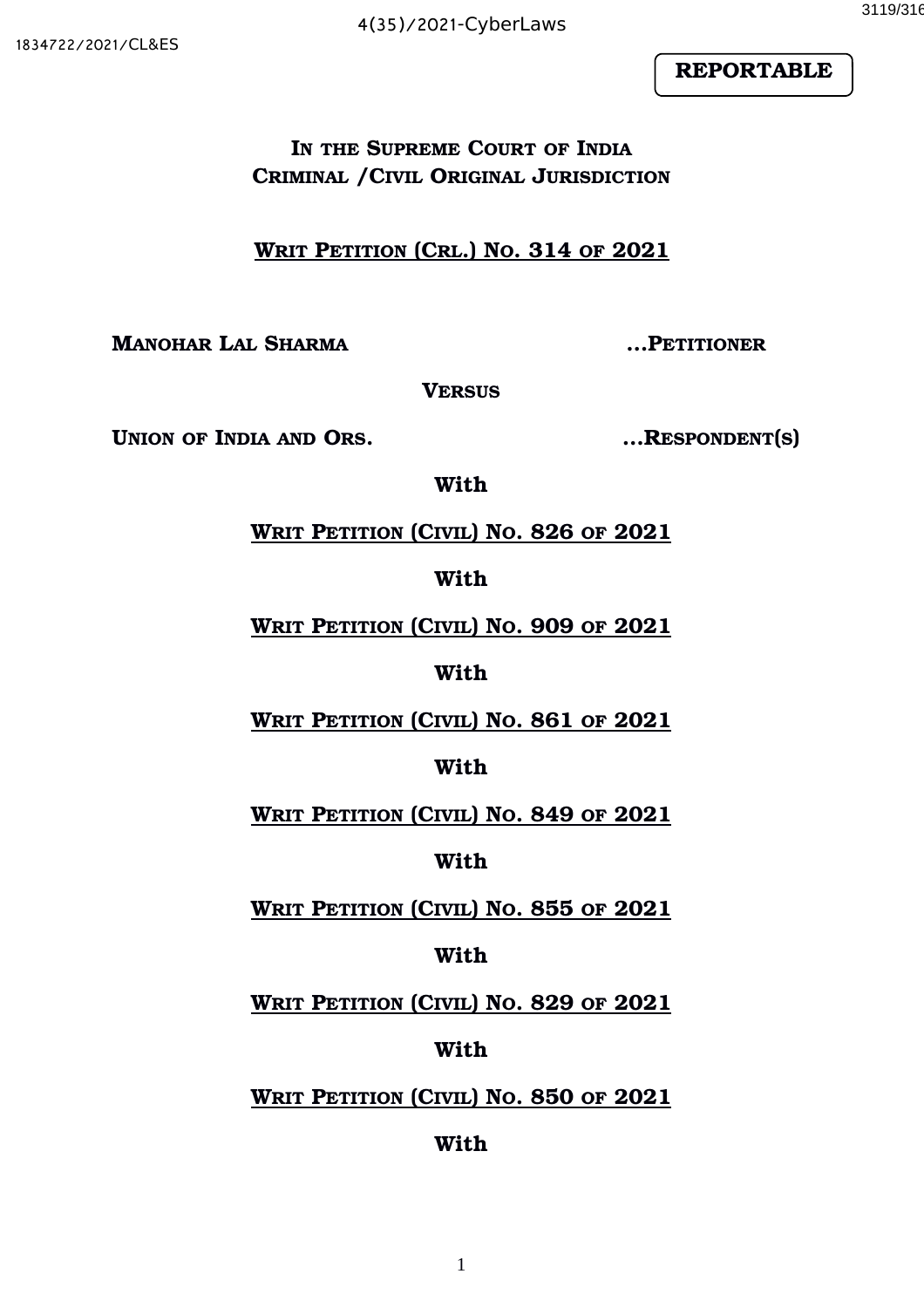#### **WRIT PETITION (CIVIL) NO. 848 OF 2021**

#### **With**

# **WRIT PETITION (CIVIL) NO. 853 OF 2021**

## **With**

#### **WRIT PETITION (CIVIL) NO. 851 OF 2021**

#### **With**

#### **WRIT PETITION (CIVIL) NO. 890 OF 2021**

### **ORDER**

The Court is convened through Video Conferencing.

"If you want to keep a secret, you must also hide it from yourself." George Orwell, 1984

1. The present batch of Writ Petitions raise an Orwellian concern, about the alleged possibility of utilizing modern technology to hear what you hear, see what you see and to know what you do. In this context, this Court is called upon to examine an allegation of the use of such a technology, its utility, need and alleged abuse. We make it clear that our effort is to uphold the constitutional aspirations and rule of law, without allowing ourselves to be consumed in the political rhetoric. This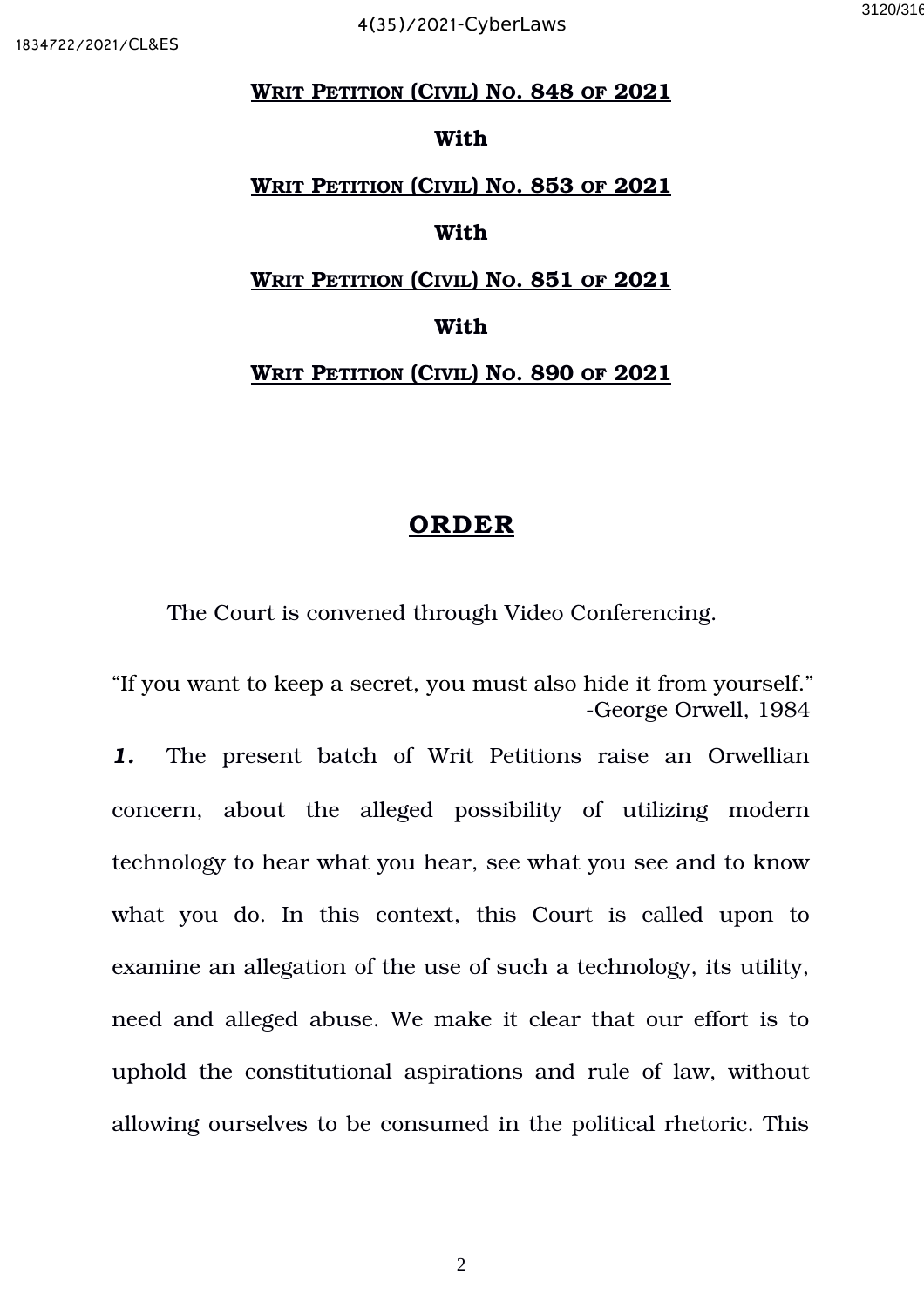Court has always been conscious of not entering the political thicket. However, at the same time, it has never cowered from protecting all from the abuses of fundamental rights. All that we would like to observe in this regard is a reiteration of what had already been said by this Court in *Kesavananda Bharati v.*

*State of Kerala, (Opinion of Justice Khanna)* AIR 1973 SC 1461:

"**1535**…. Judicial review is not intended to create what is sometimes called judicial oligarchy, the aristrocracy (*sic*) of the robe, covert legislation, or Judge-made law. The proper forum to fight for the wise use of the legislative authority is that of public opinion and legislative assemblies. Such contest cannot be transferred to the judicial arena. That all constitutional interpretations have political consequences should not obliterate the fact that the decision has to be arrived at in the calm and dispassionate atmosphere of the court room, that Judges in order to give legitimacy to their decision have to keep aloof from the din and controversy of politics and that the fluctuating fortunes of rival political parties can have for them only academic interest. Their primary duty is to uphold the Constitution and the laws without fear or favour and in doing so, they cannot allow any political ideology or economic theory, which may have caught their fancy, to colour the decision…"

**2.** A short conspectus of the events leading up to the present batch of petitions would not be misplaced to highlight the scope of the issues at hand. In September 2018, Citizen Lab, which is a laboratory based out of the University of Toronto, Canada,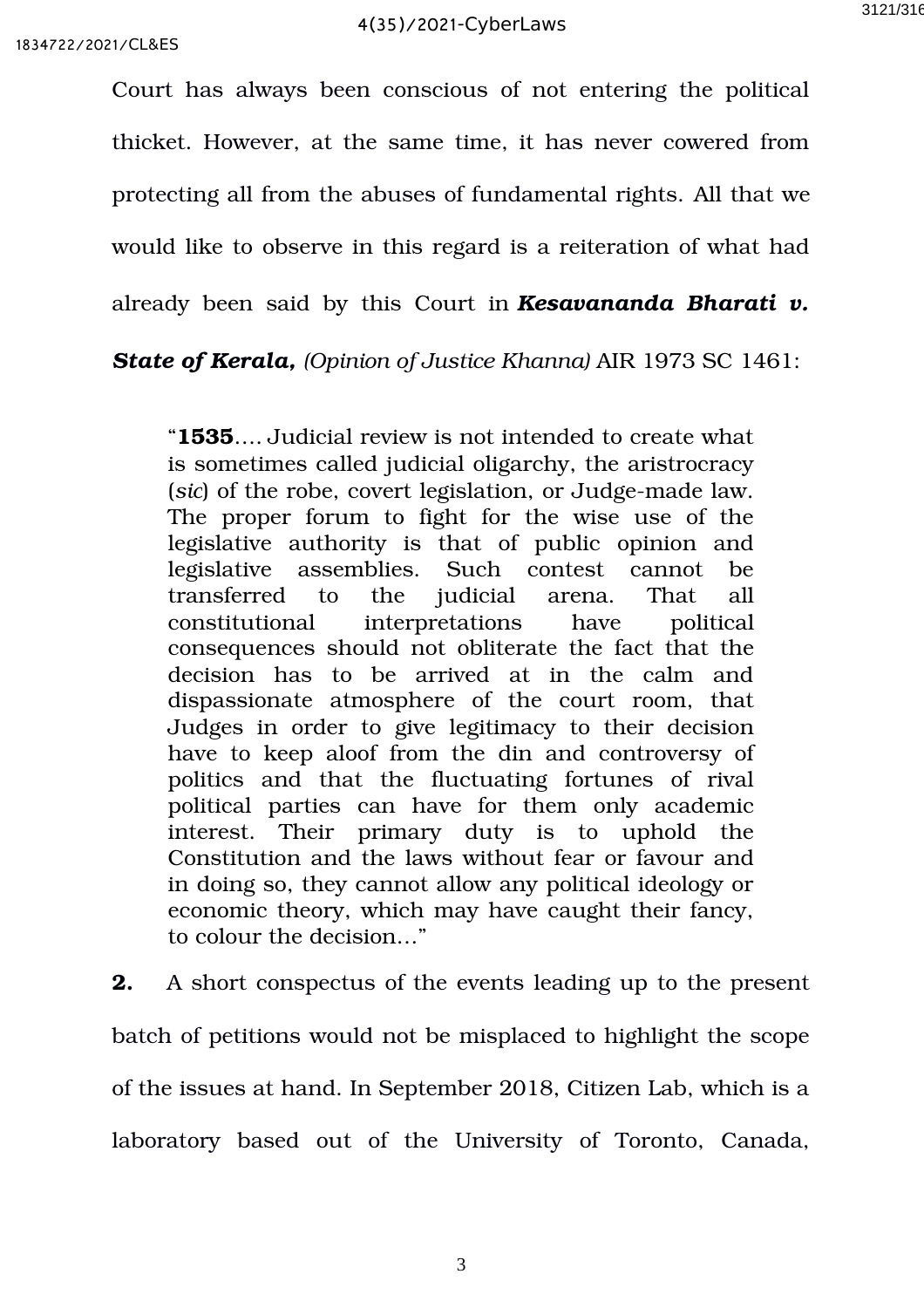released a report detailing the software capabilities of a "spyware suite" called Pegasus that was being produced by an Israeli Technology firm, *viz.*, the NSO Group. The report indicated that individuals from nearly 45 countries were suspected to have been affected.

**3.** The Pegasus suite of spywares can allegedly be used to compromise the digital devices of an individual through zero click vulnerabilities, *i.e.*, without requiring any action on the part of the target of the software. Once the software infiltrates an individual's device, it allegedly has the capacity to access the entire stored data on the device, and has real time access to emails, texts, phone calls, as well as the camera and sound recording capabilities of the device. Once the device is infiltrated using Pegasus, the entire control over the device is allegedly handed over to the Pegasus user who can then remotely control all the functionalities of the device and switch different features on or off. The NSO Group purportedly sells this extremely powerful software only to certain undisclosed Governments and the end user of its products are "exclusively government intelligence and law enforcement agencies" as *per* its own website.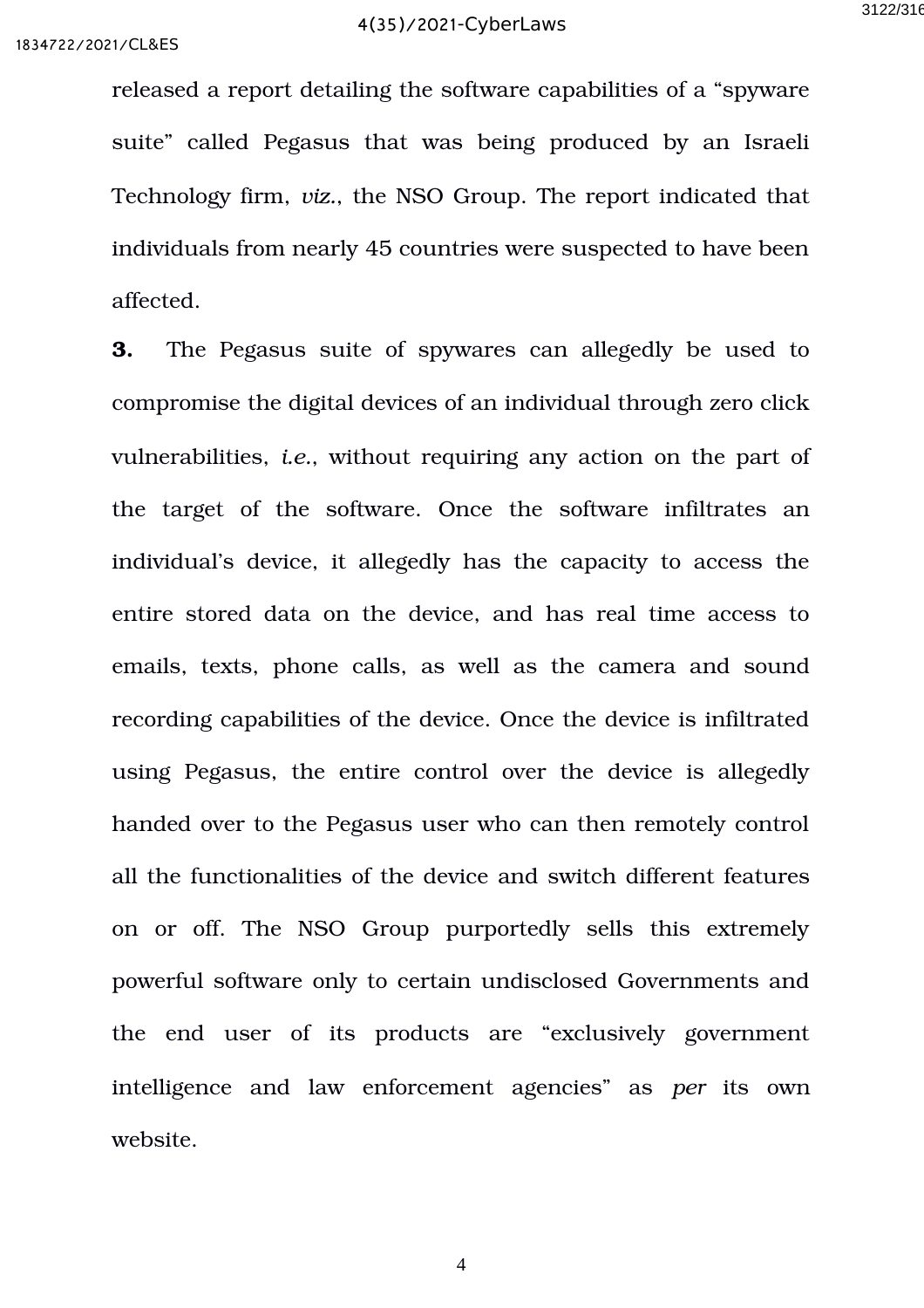**4.** In May 2019, the global messaging giant WhatsApp Inc. identified a vulnerability in its software that enabled Pegasus spyware to infiltrate the devices of WhatsApp's users. This news was followed by a disclosure that the devices of certain Indians were also affected, which fact was acknowledged by the then Hon'ble Minister of Law and Electronics and Information Technology in a statement made in the Parliament on  $20<sup>th</sup>$ November 2019.

**5.** On 15<sup>th</sup> June 2020, Citizen Lab, in collaboration with the international human rights organization, Amnesty International uncovered another spyware campaign which allegedly targeted nine individuals in India, some of whom were already suspected targets in the first spyware attack.

**6.** On 18<sup>th</sup> July 2021, a consortium of nearly 17 journalistic organizations from around the world, including one Indian organization, released the results of a long investigative effort indicating the alleged use of the Pegasus software on several private individuals. This investigative effort was based on a list of some 50,000 leaked numbers which were allegedly under surveillance by clients of the NSO Group through the Pegasus software. Initially, it was discovered that nearly 300 of these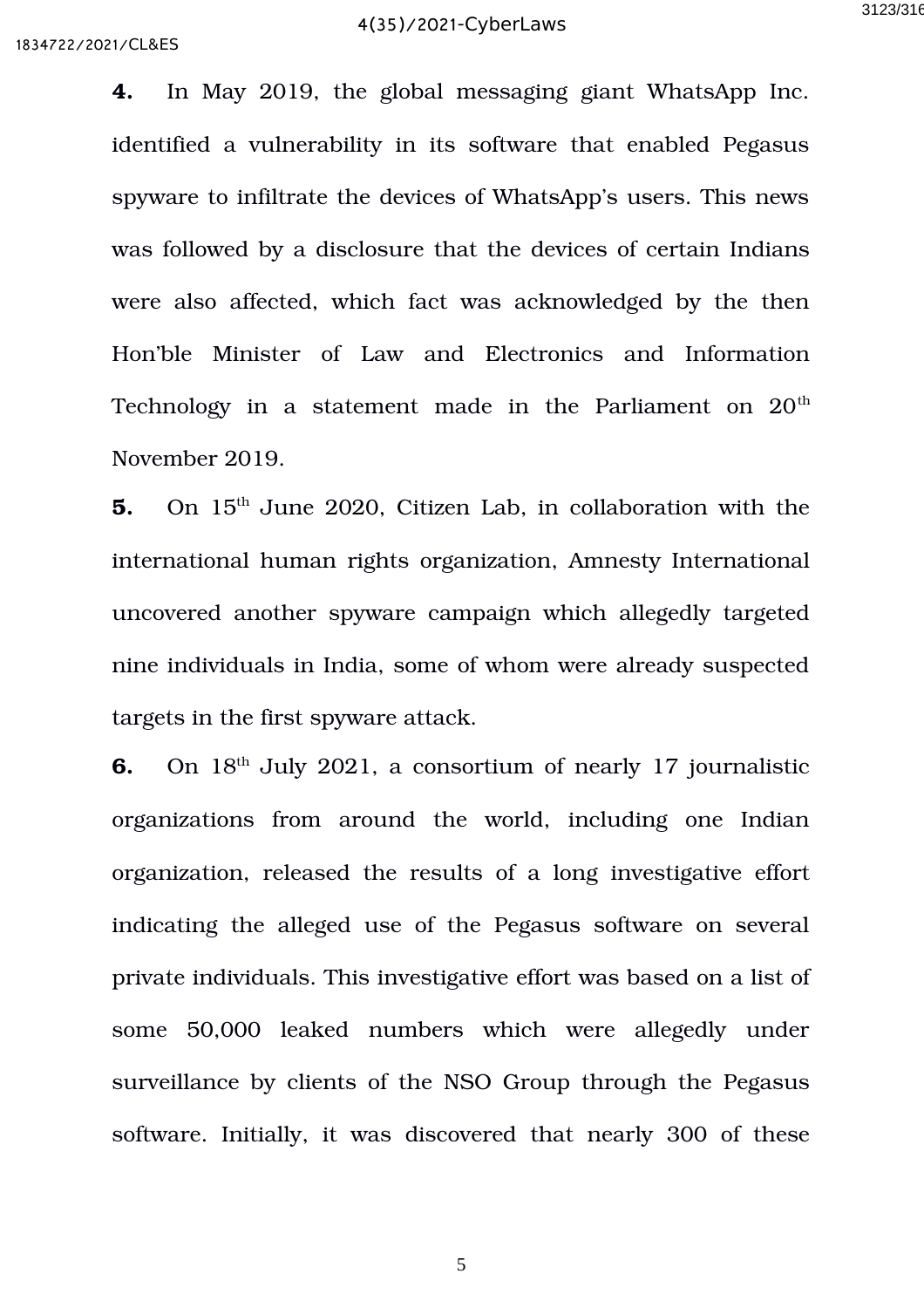numbers belonged to Indians, many of whom are senior journalists, doctors, political persons, and even some Court staff. At the time of filing of the Writ Petitions, nearly 10 Indians' devices were allegedly forensically analyzed to confirm the presence of the Pegasus software.

**7.** The above reports resulted in largescale action across the globe, with certain foreign governments even diplomatically engaging with the Israeli Government to determine the veracity of the allegations raised, while other governments have initiated proceedings internally to determine the truth of the same.

**8.** Respondent-Union of India, through the Hon'ble Minister of Railways, Communications and Electronics and Information Technology, took the stand in Parliament on  $18<sup>th</sup>$  July 2021, when asked about the alleged cyberattack and spyware use, that the reports published had no factual basis. The Minister also stated that the Amnesty report itself indicated that the mere mention of a particular number in the list did not confirm whether the same was infected by Pegasus or not. Further, the Minister stated that NSO had itself factually contradicted many of the claims made in the Amnesty report. Finally, he stated that the Indian statutory and legal regime relating to surveillance and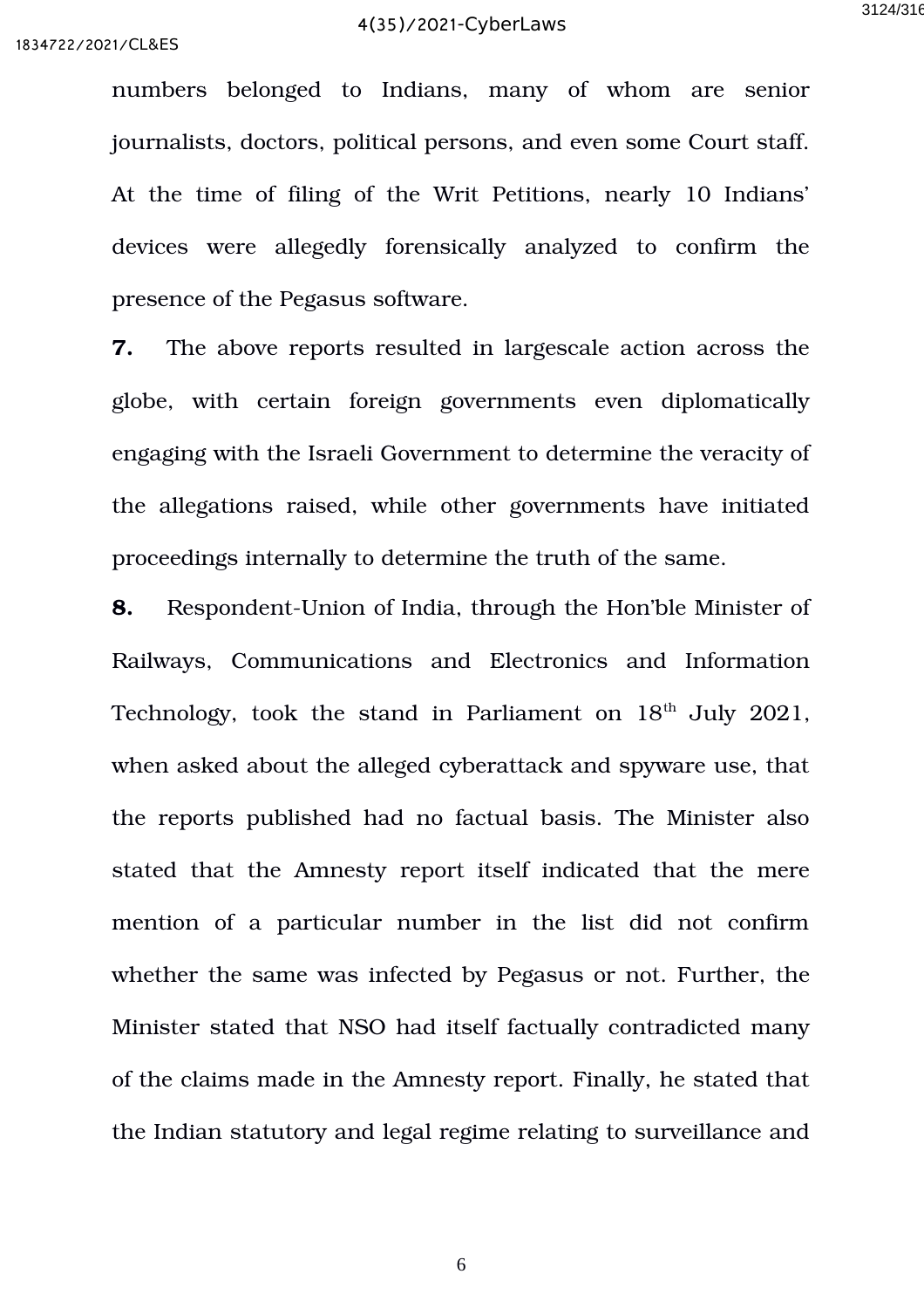interception of communication is extremely rigorous, and no illegal surveillance could take place.

**9.** Some of the Writ Petitioners before this Court allege to be direct victims of the Pegasus attack, while others are Public Interest Litigants. They raise the issue of the inaction on the part of the Respondent-Union of India to seriously consider the allegations raised, relating to the purported cyberattack on citizens of this country. Additionally, the apprehension expressed by some Petitioners relates to the fact that, keeping in mind the NSO Group disclosure that it sold its Pegasus software only to vetted Governments, either some foreign government or certain agencies of the Respondent-Union of India are using the said software on citizens of the country without following the due procedure established under law. Therefore, to ensure credibility of the process, most of the Petitioners are seeking an independent investigation into the allegations.

10. Before considering the issues at hand on merits, it is necessary for this Court to summarize the events that transpired in the Courtroom proceedings, to give some context to the order being passed.

11. On 10<sup>th</sup> August 2021, it was recorded by this Court that a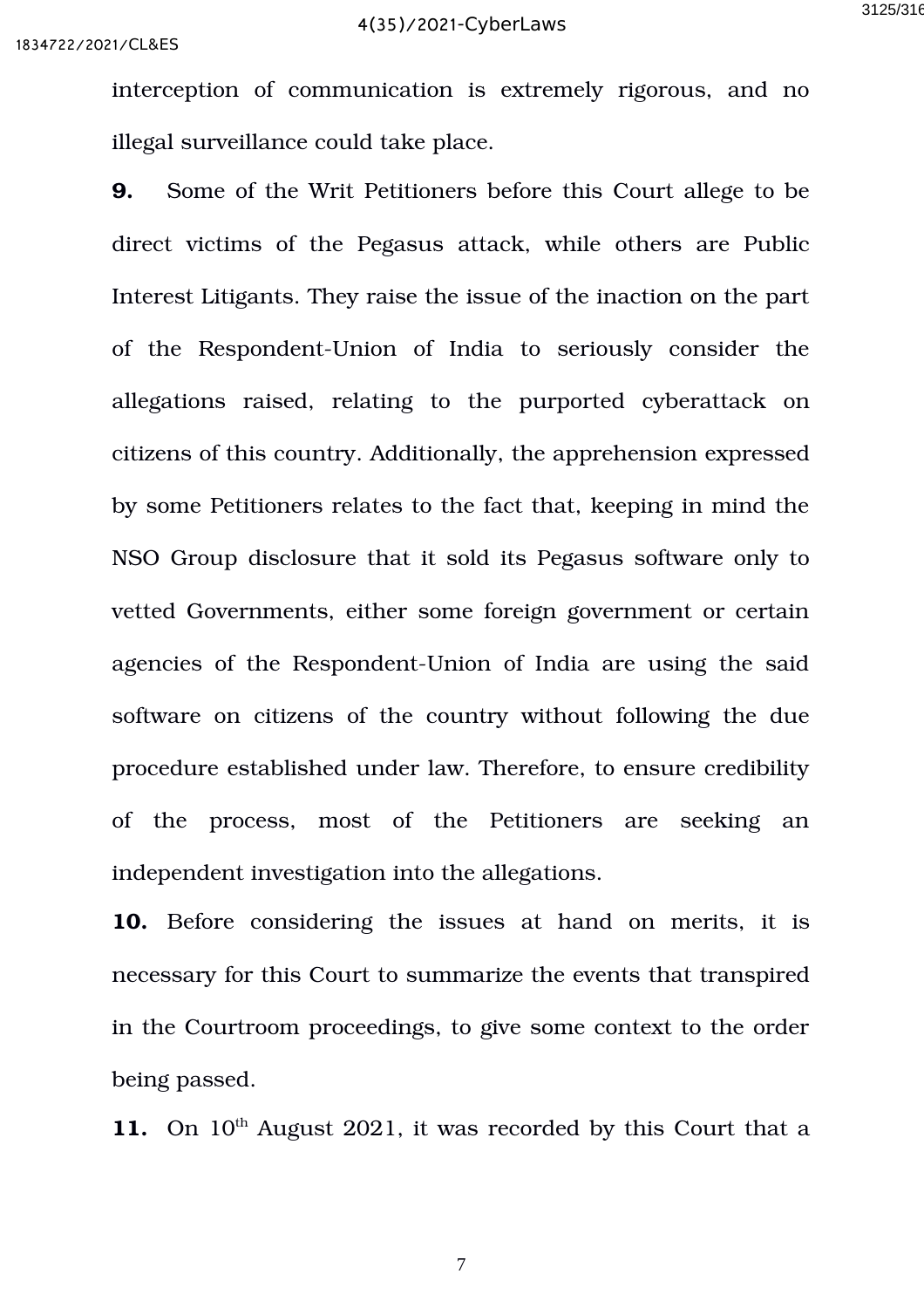copy of some of the petitions in this batch had been served on the learned Solicitor General. The learned Solicitor General took an adjournment at that time to get instructions.

12. On 16<sup>th</sup> August 2021, a "limited affidavit" was placed on record by the learned Solicitor General that was filed by the Additional Secretary, Ministry of Electronics and Information Technology, Union of India. The relevant parts of the limited affidavit filed by the Respondent- Union of India are as follows:

"2. I state and submit that **due to the limited time at the disposal of the deponent/respondents, it is not possible to deal with all the facts stated and the contentions raised in the batch of petitions before this Hon'ble Court**  . **I am therefore, filing this limited affidavit at this stage while reserving liberty to file further affidavit hereafter in detail.**

I, however, respectfully submit that my not dealing with any of the petitions para wise may not be treated as my having admitted the truthfulness or otherwise of any of the contents thereof.

3. At the outset, it is submitted that I hereby unequivocally deny any and all of the allegations made against the Respondents in the captioned petition and other connected petitions. A bare perusal of the captioned petition and other connected petitions makes it clear that the same are based on conjectures and surmises or on other unsubstantiated media reports or incomplete or uncorroborated material. It is submitted that the same cannot be the basis for invoking the writ jurisdiction of this Hon'ble Court.

4. It is submitted that this question stands already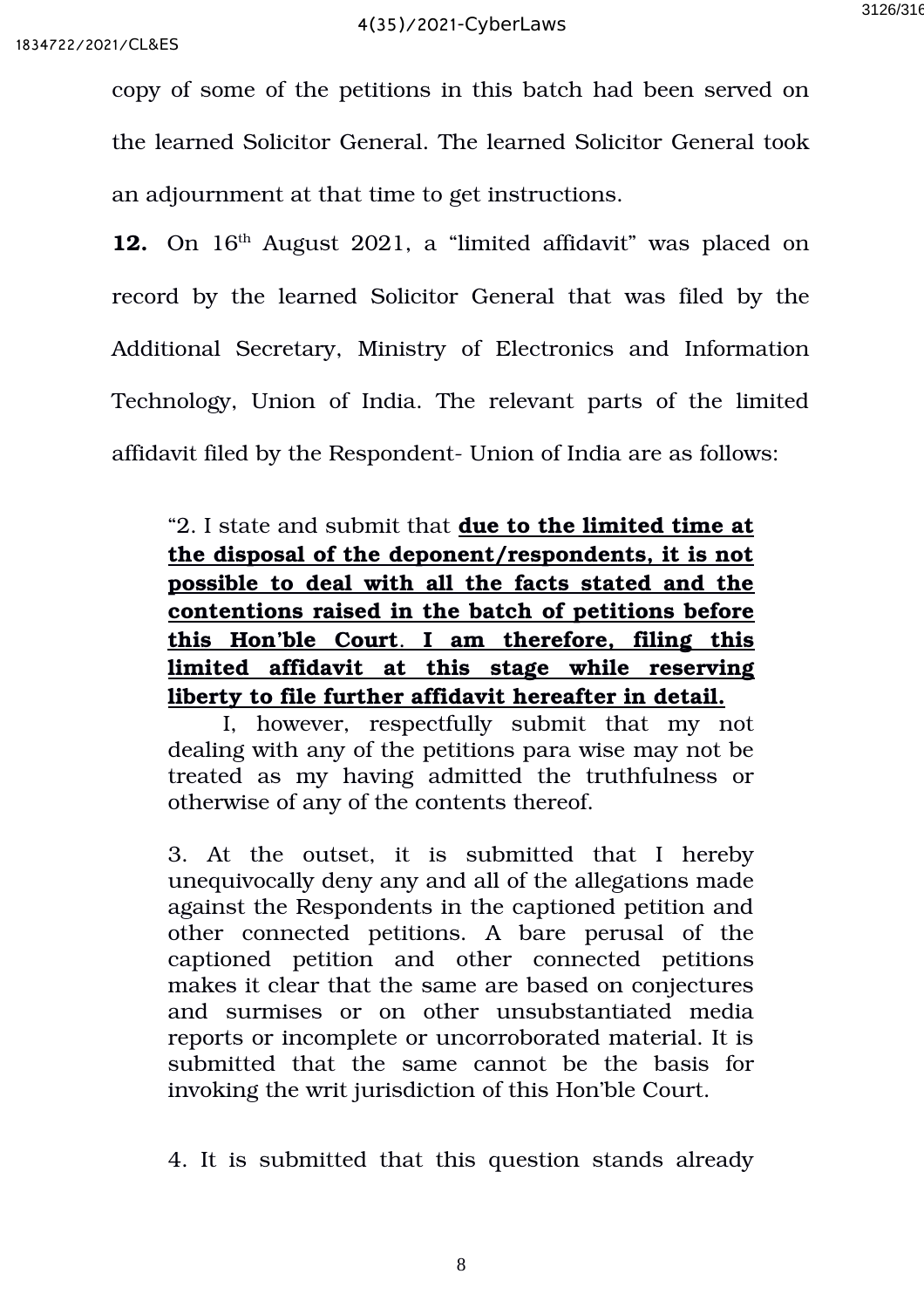clarified on the floor of the Parliament by the Hon'ble Minister of Railways, Communications and Electronics & Information Technology of India, Government of India. A copy of the statement of the Hon'ble Minister is attached herewith and marked as **Annexure R1**. In that view of the matter, in the respectful submission of the deponent, nothing further needs to be done at the behest of the Petitioner, more particularly when they have not made out any case.

# 5. It is, however, submitted that **with a view to dispel any wrong narrative spread by certain vested interests and with an object of examining the issue raised, the Union of India will constitute a Committee of Experts in the field which will go in to all aspects of the issue**."

On that day, we heard learned senior counsel appearing on behalf of the Petitioners and the learned Solicitor General at some length and adjourned the matter for further hearing.

**13.** On the next date of hearing, on  $17<sup>th</sup>$  August 2021, this Court indicated to the learned Solicitor General, while issuing notice to the Respondent-Union of India, that the limited affidavit filed by them was insufficient for the Court to come to any conclusion regarding the stand of the Respondent-Union of India with respect to the allegations raised by the Petitioners. As the limited affidavit itself recorded that the detailed facts were not adverted to due to a paucity of time, we indicated to the learned Solicitor General that we were willing to give them further time to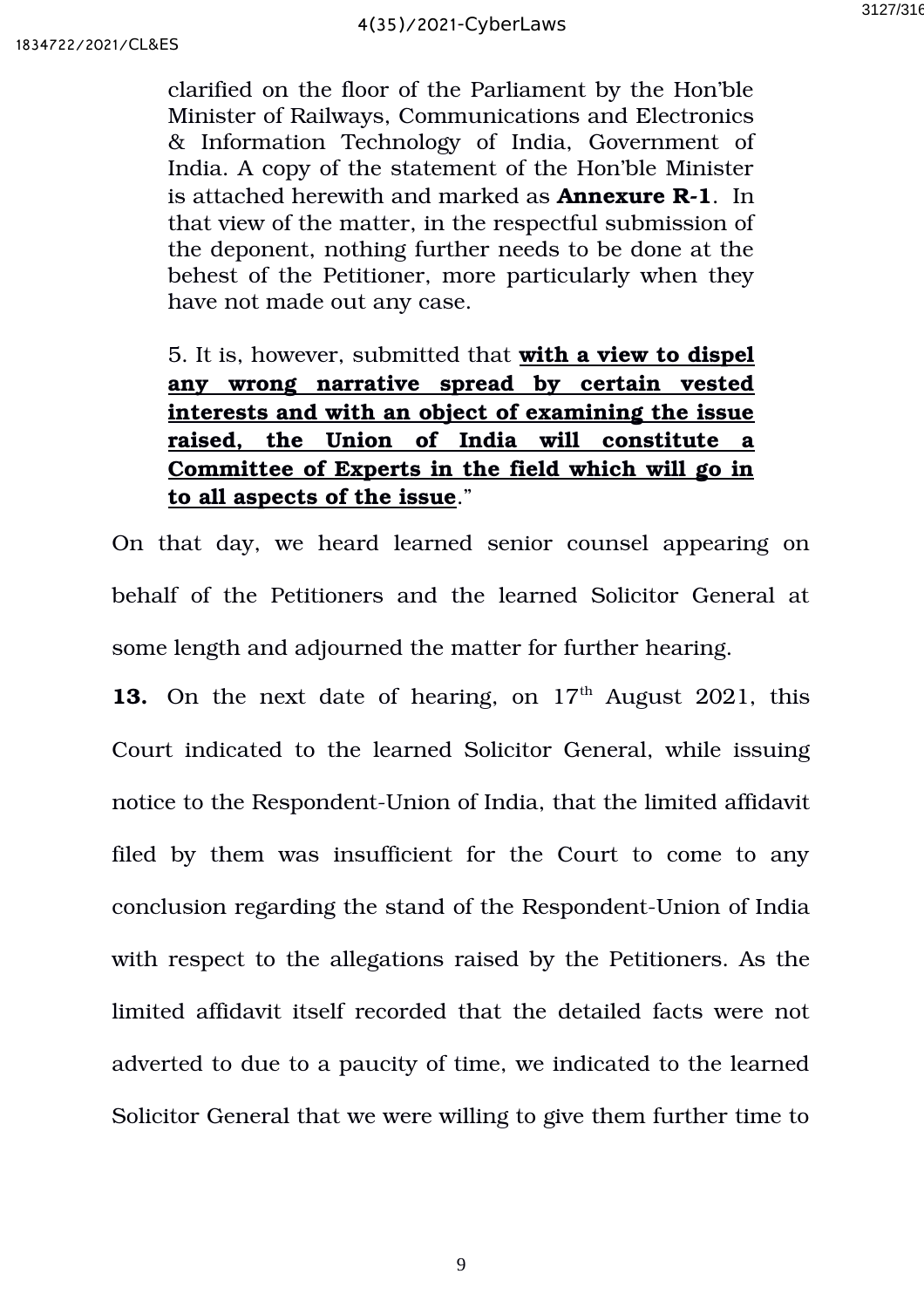enable the Respondent-Union of India to file a more detailed affidavit. The learned Solicitor General indicated his apprehension that the disclosure of certain facts might affect the national security and defense of the nation.

14. This Court clarified at that juncture that it was not interested in any information that may have a deleterious impact on the security of the country. However, the Respondent-Union of India could still place on record facts pertaining to the events highlighted by the Petitioners, without disclosing information adjudged to be sensitive by the relevant authorities.

**15.** Mr. Kapil Sibal, learned senior counsel appearing for the Petitioners in Writ Petition (C) Nos. 826 and 851 of 2021, fairly stated that the Petitioners were also concerned about the national interest and would not press for any such information. The learned Solicitor General again took some time to seek instructions.

**16.** When the matter was next listed on 07<sup>th</sup> September 2021, the learned Solicitor General requested an adjournment, and we directed that the matter be listed on 13<sup>th</sup> September 2021.

17. On 13<sup>th</sup> September 2021, we were again informed by the learned Solicitor General that placing the information sought by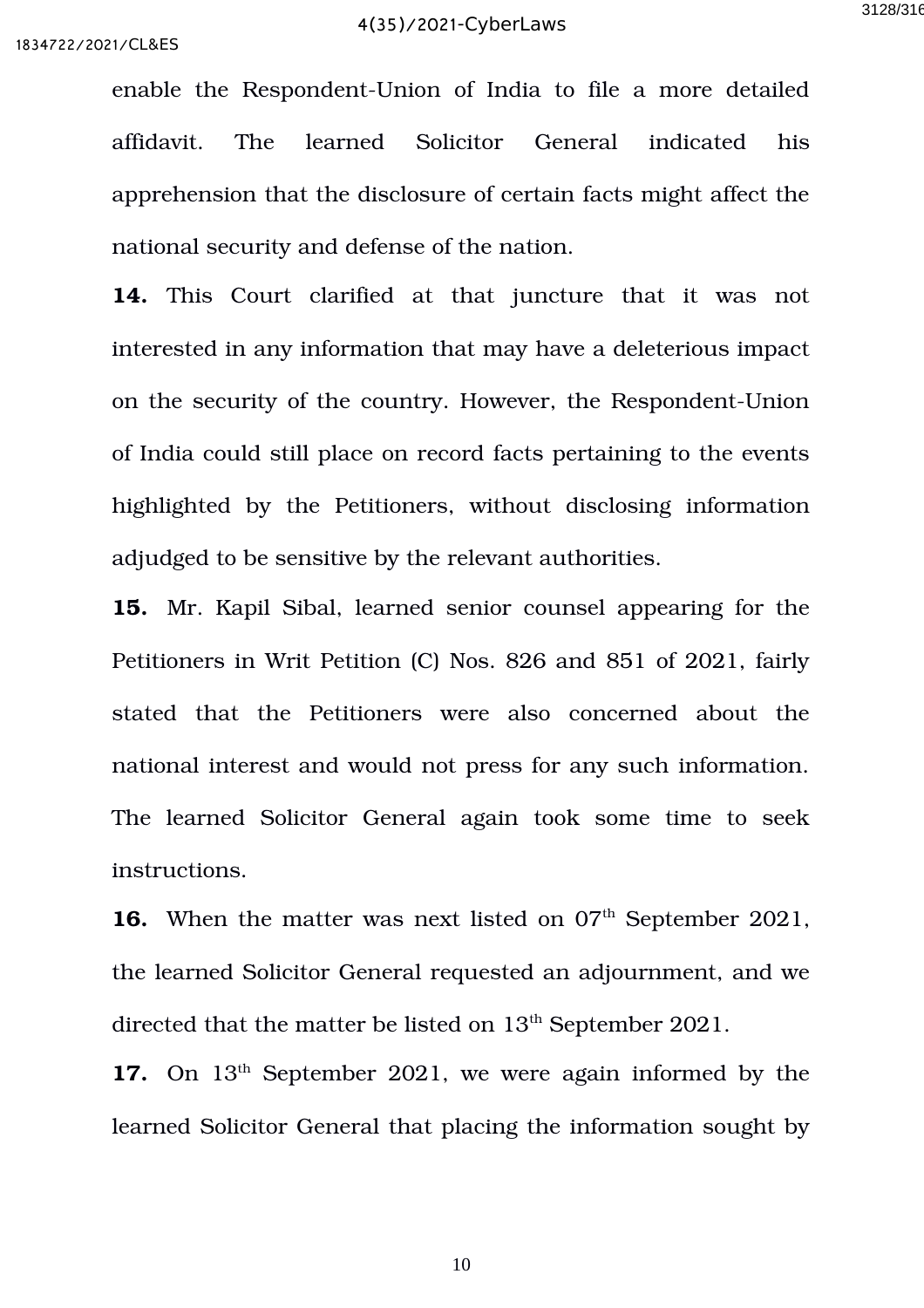the Petitioners on an affidavit would be detrimental to the security interests of the nation. The learned Solicitor General submitted that such information could not be made a matter of public debate as the same could be used by terror groups to hamper national security. He reiterated the statement dated  $18<sup>th</sup>$ July 2021 made by the Hon'ble Minister of Railways, Communications and Electronics and Information Technology on the floor of the Parliament regarding the statutory mechanism surrounding surveillance and interception in the country which ensures that unauthorized surveillance does not take place. He finally submitted that, to assuage the concerns of the public and to dispel any wrong narratives, considering the technical nature of the issues, the Respondent-Union of India would be willing to constitute an Expert Committee which will go into all aspects and file a report before this Court.

**18.** Mr. Kapil Sibal, learned senior counsel appearing on behalf of the Petitioners in Writ Petition (C) Nos. 826 and 851 of 2021, submitted that the Respondent-Union of India should not act in a manner that would prevent the Court from rendering justice and should not withhold information from the Court in a matter concerning the alleged violation of fundamental rights of citizens.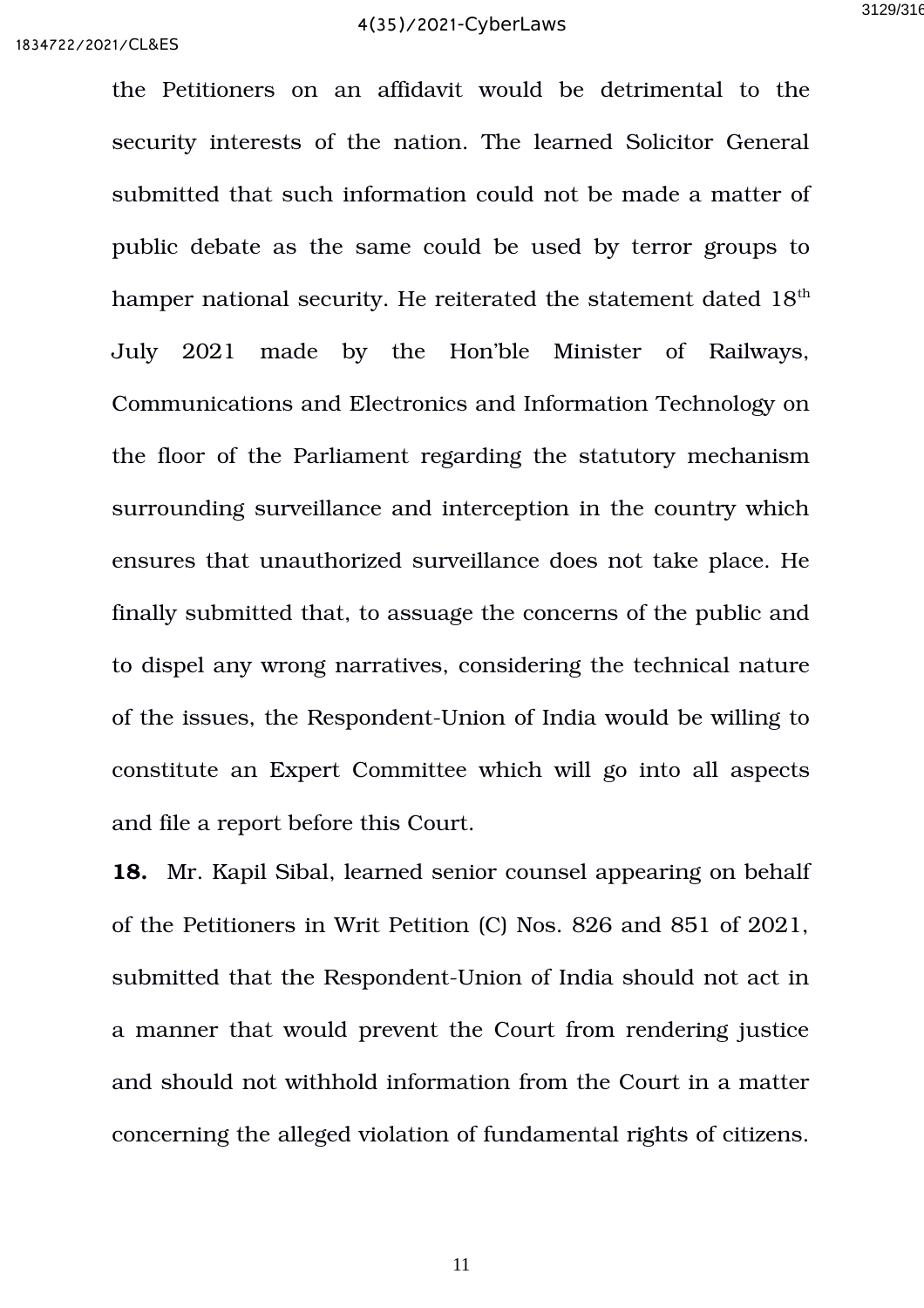He submitted that in the year 2019, when certain reports of Pegasus hacking WhatsApp came to light, the then Hon'ble Minister of Law and Information Technology and Communication had acknowledged the reports of hacking in Parliament, but the Respondent-Union of India had not indicated what actions were taken subsequently, which information they could have disclosed on affidavit. Learned senior counsel submitted that such inaction by the Respondent- Union was a matter of grave concern, particularly when reputed international organizations with no reason for bias against the nation had also accepted the fact of such an attack having been made. Mr. Sibal finally submitted that an independent probe into the alleged incident required to take place under the supervision of retired Judges of this Court, as was ordered by this Court in the Jain Hawala case. He objected to the suggestion of the learned Solicitor General that the Respondent-Union of India itself be allowed to form a Committee on the ground that any Committee formed to probe the allegations raised by the Petitioners should be completely independent from the Respondent-Union of India.

**19.** Mr. Shyam Divan, learned senior counsel appearing on behalf of the Petitioner in Writ Petition (C) No. 849 of 2021 who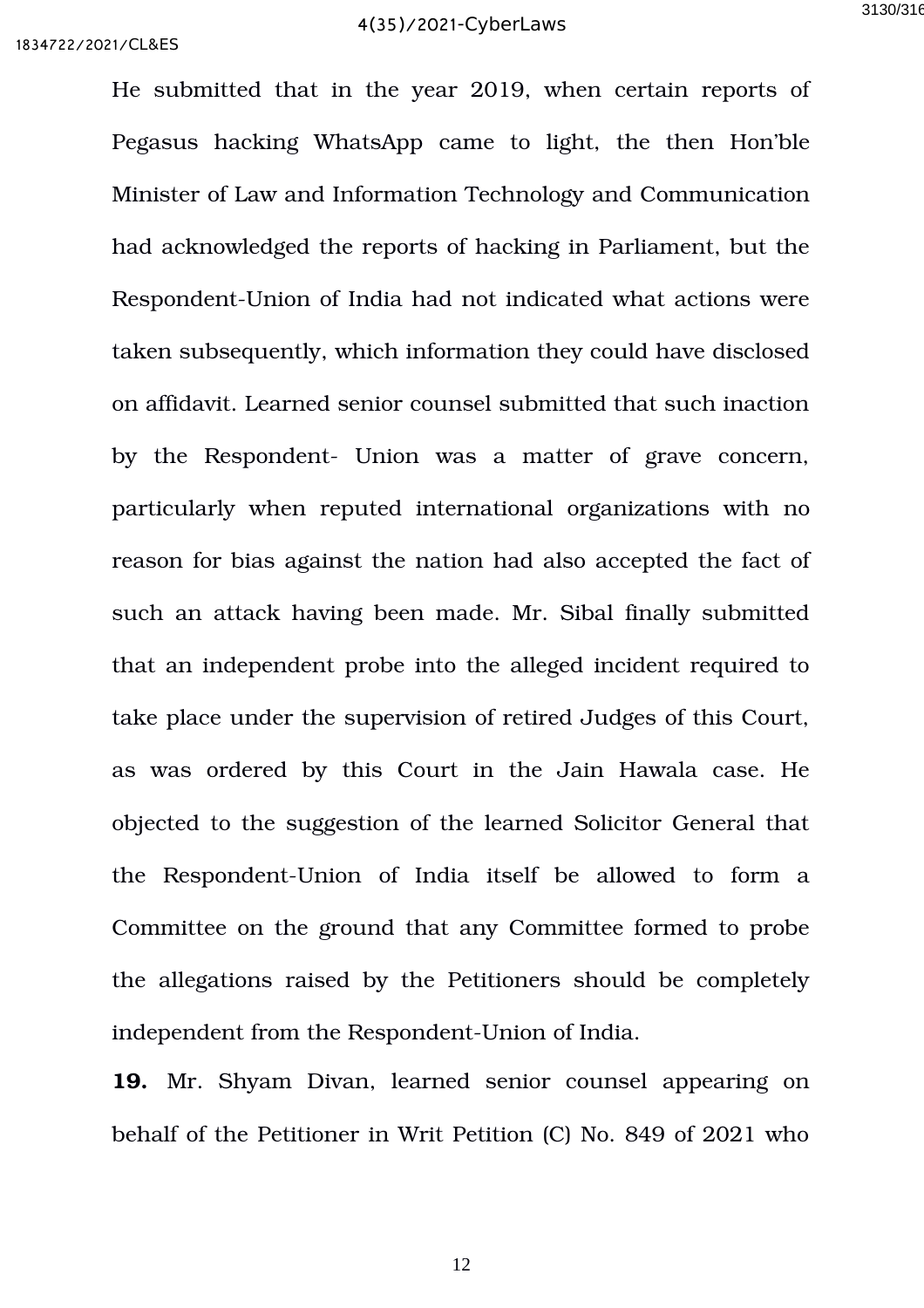claims to be one of the parties whose phone was directly affected by Pegasus, submitted that Pegasus enabled an entity to not only surveil or spy on an individual, but also allowed them to implant false documents and evidence in a device. He relied on affidavits filed by two experts in the field of cyber security to buttress his submission regarding the nature and function of the software. Mr. Divan submitted that once such a largescale cyberattack and threat had been made public and brought to the knowledge of the Respondent-Union of India, it was the State's responsibility to take necessary action to protect the interests and fundamental rights of the citizens, particularly when there existed the risk that such an attack was made by a foreign entity. Mr. Divan pressed for the interim relief sought in Writ Petition (C) No. 849 of 2021, whereby a response was sought on affidavit from the Cabinet Secretary. Mr. Divan also supported the prayer made by Mr. Sibal regarding the constitution of a special Committee or Special Investigation Team to probe the allegations.

**20.** Mr. Rakesh Dwivedi, learned senior counsel appearing on behalf of the Petitioners in Writ Petition (C) No. 853 of 2021 submitted that the Petitioners are senior journalists who are victims of the Pegasus attack. He submitted that if the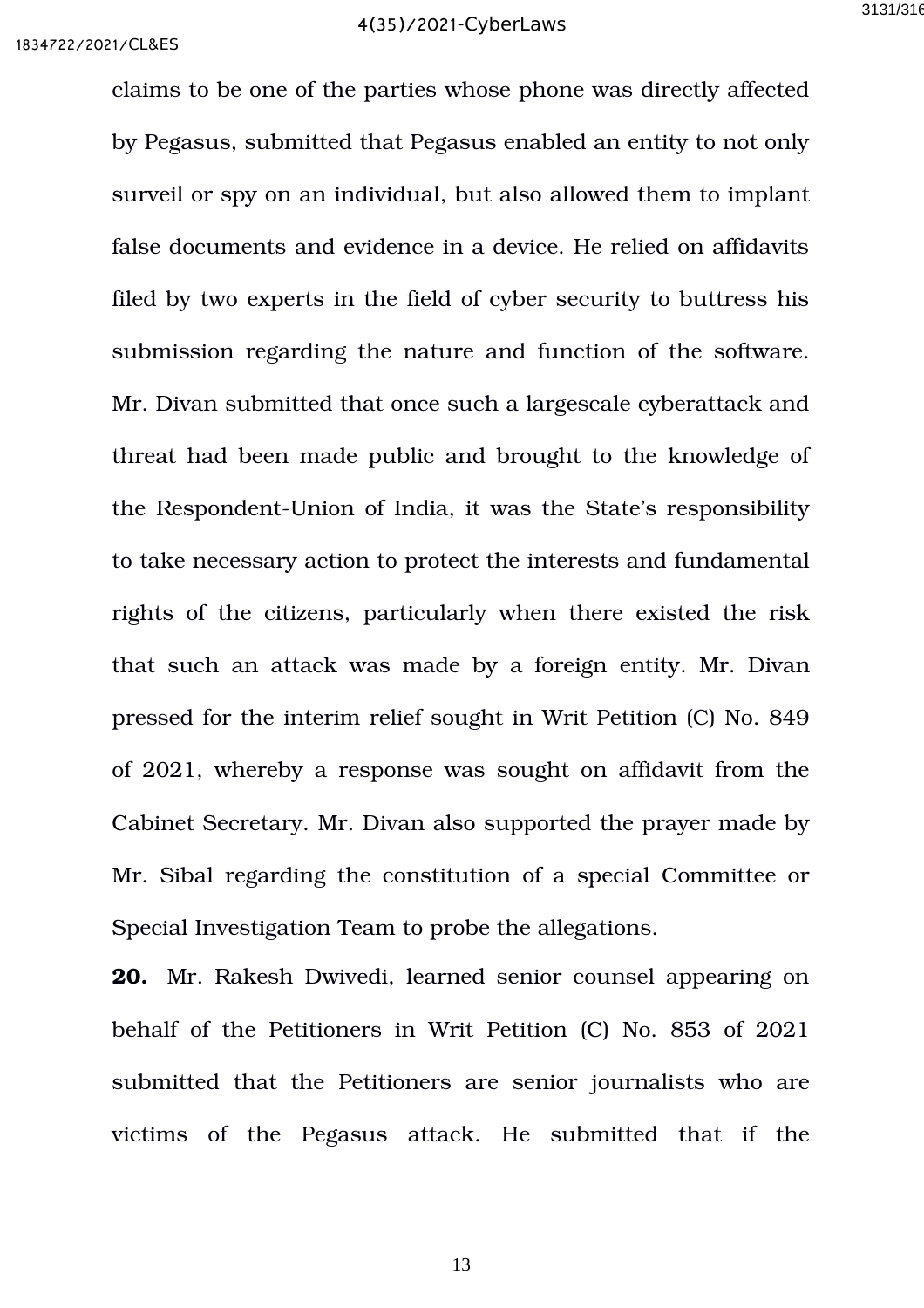Respondent-Union of India had made a statement on affidavit that it had not used a malware or spied on the Petitioners in an unauthorized manner, that would have been the end of the matter. Instead, the Respondent-Union of India had not provided any information on affidavit. He therefore urged the Court to constitute an independent Committee under its supervision rather than allowing the Respondent-Union of India to constitute a Committee, as suggested by the learned Solicitor General, to avoid any credibility issues. He further submitted that requiring the Petitioners to hand over their phones to a Committee appointed by the Respondent-Union of India, when certain allegations had been raised against the Respondent-Union of India, would amount to a secret exercise whose results would not be trusted by the Petitioners or the public.

**21.** Mr. Dinesh Dwivedi, learned senior counsel appearing on behalf of the Petitioner in Writ Petition (C) No. 848 of 2021 submitted that his client is a respected journalist whose device had been infected with the Pegasus malware. The main thrust of his submission was that if any pleading was not specifically denied, it would be deemed to have been admitted. As the Respondent-Union of India had not specifically denied the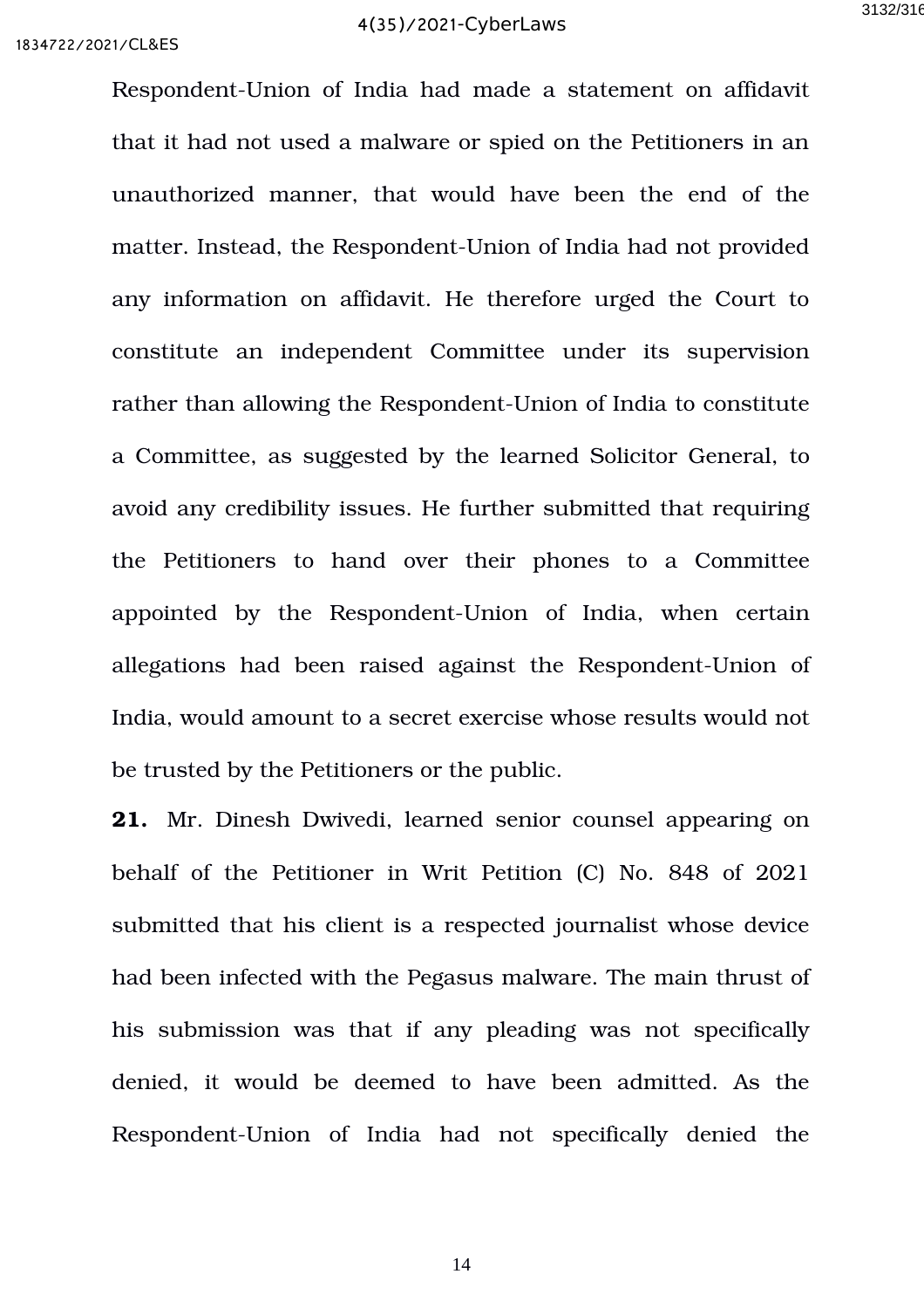Petitioner's allegation, the same should therefore be deemed to be admitted by the Respondent-Union of India. Learned senior counsel submitted that such an attack on the privacy of the Petitioner was not only a violation of his fundamental right, but also amounted to chilling his freedom of speech as a journalist. **22.** Ms. Meenakshi Arora, learned senior counsel appearing on behalf of the Petitioner in Writ Petition (C) No. 829 of 2021, supported the prayer made by Mr. Kapil Sibal regarding the constitution of an independent Special Investigation Team

headed by a retired Judge to investigate the matter.

**23.** Mr. Colin Gonsalves, learned senior counsel appearing on behalf of the Petitioners in Writ Petition (C) No. 909 of 2021, wherein Petitioner No. 1 is a journalist, lawyer and human rights activist who is an affected party, while Petitioner No. 2 is a registered society which works on the promotion and protection of digital rights and digital freedom in India, submitted that a number of such digital interceptions were being conducted by the States and the Respondent-Union of India. He submitted that, in light of the allegations raised against the Respondent-Union of India in the present matter, it would not be appropriate to allow the Respondent-Union of India to form a Committee to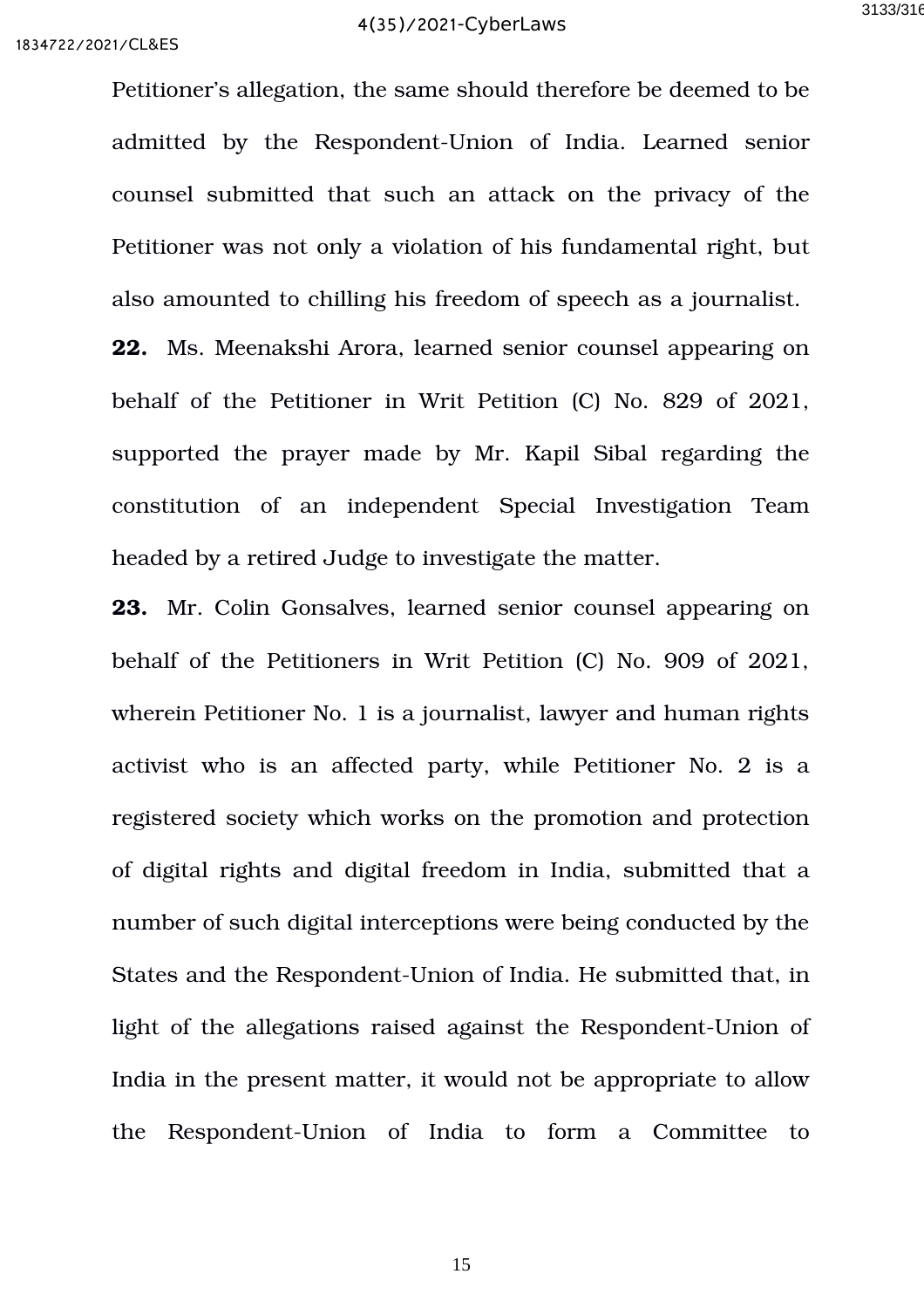investigate the present allegations. Further, the learned senior counsel pointed to the actions taken by various foreign governments in light of the purported spyware attack to highlight the veracity of the reports by news agencies and the seriousness with which the allegations were being viewed in other countries. **24.** Mr. M. L. Sharma, petitioner-in-person in Writ Petition (Crl.) No. 314 of 2021, submitted that the Pegasus suite of spywares was different from other spyware as it allowed an agency to gain complete control over an individual's device. He submitted that the software could be used to plant false evidence into an individual's device, which could then be used to implicate the said person. He therefore submitted that the alleged use of Pegasus on the citizens of the country, was of grave concern.

**25.** The learned Solicitor General rebutted the arguments of the Petitioners and submitted that there was no reason to question the credibility of any Committee that might be constituted by the Respondent-Union of India as only experts independent of any association with the Respondent-Union of India would be a part of the same. He further stated that all technologies had the capability of either being used or abused, and it could not be said that the use of such a software was *per se* impermissible,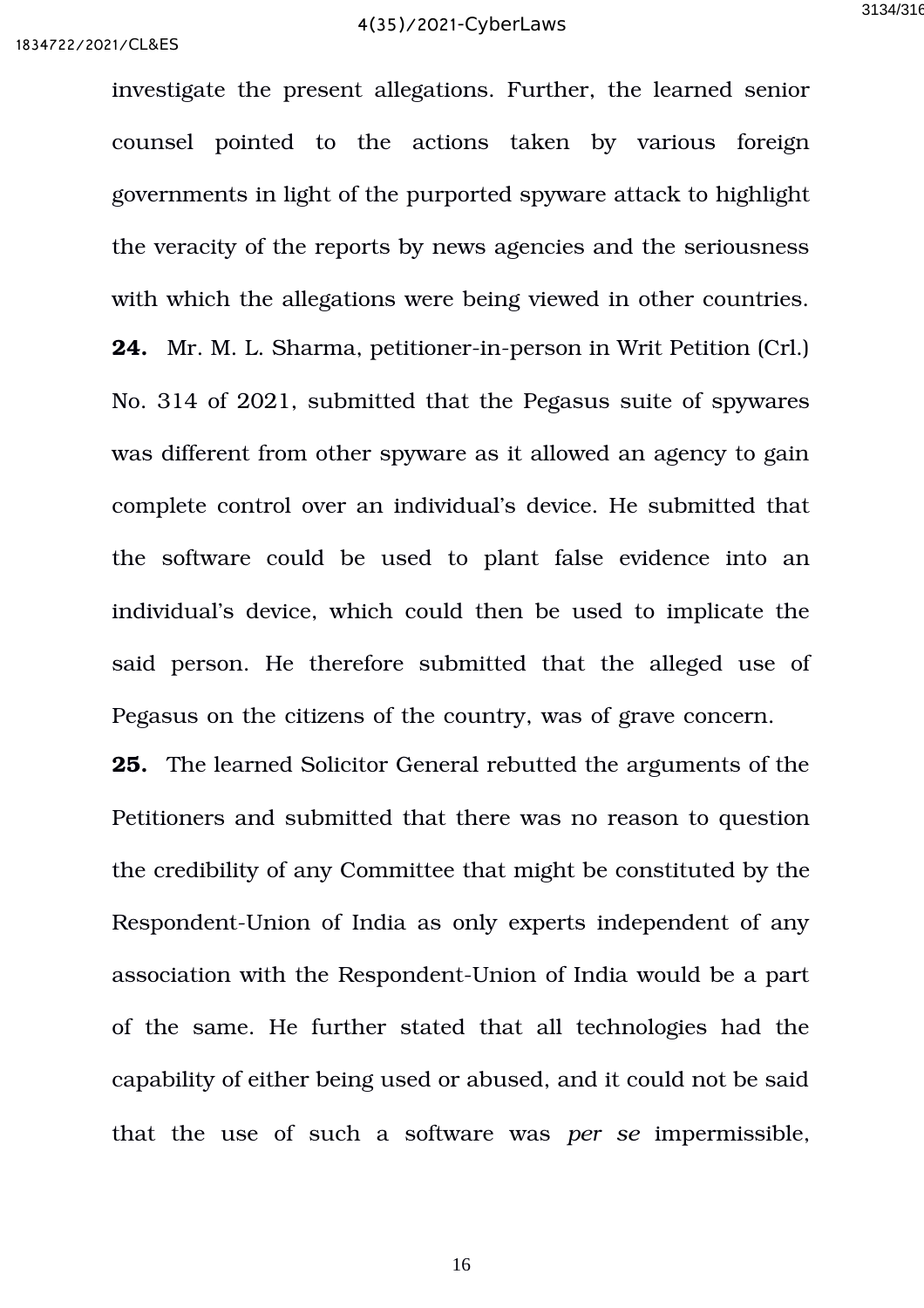particularly when a robust legal mechanism existed to check the use of the same. He finally reiterated that this Court should allow the Respondent-Union of India to constitute an Expert Committee which would be under its supervision.

**26.** We have considered the submissions of the learned senior counsel for the Petitioners, Petitioner-in-person, and the learned Solicitor General for the Respondent-Union of India.

**27.** At the outset, certain nuances of the right to privacy in India- its facets and importance, need to be discussed. Historically, privacy rights have been 'property centric' rather than people centric. This approach was seen in both the United States of America as well as in England. In 1604, in the historical **Semayne's case, 77 ER 194 (KB)** it was famously held that "*every man's house is his castle*". This marked the beginning of the development of the law protecting people against unlawful warrants and searches.

**28.** As William Pitt, the Earl of Chatham stated in March [1](#page-16-0)763<sup>1</sup>:

"The poorest man may in his cottage bid defiance to all the force of the Crown. It may be frail—its roof may shake—the wind may blow through it—the storm may enter, the rain may enter—but the King of England cannot enter!—all his force dares not cross the threshold of the ruined tenement!"

<span id="page-16-0"></span><sup>1</sup> Lord Brougham, *Historical Sketches of Statesmen who Flourished in the Time of George III First Series*, Vol. 1 (1845).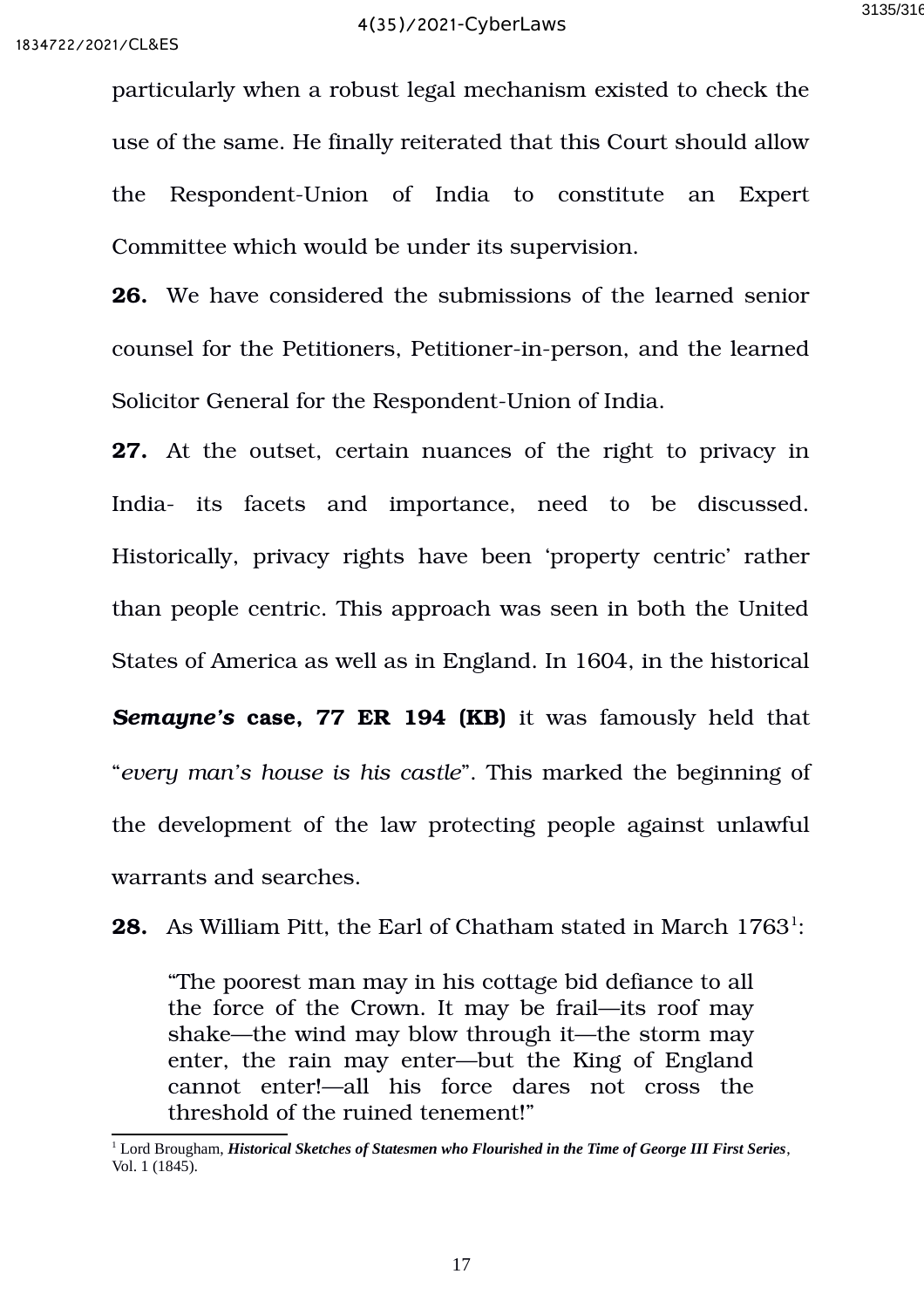**29.** As long back as in 1890, Samuel Warren and Louis Brandeis observed in their celebrated article The Right to Privacy'<sup>[2](#page-17-0)</sup>:

"Recent inventions and business methods call attention to the next step which must be taken for the protection of the person, and for securing to the individual what Judge Cooley calls the right "to be let alone."…numerous mechanical devices threaten to make good the prediction that "what is whispered in the closet shall be proclaimed from the house-tops."

**30.** However, unlike the 'property centric' origin of privacy rights in England and under the Fourth Amendment in the Constitution of the United States of America, in India, privacy rights may be traced to the 'right to life' enshrined under Article 21 of the Constitution. When this Court expounded on the meaning of "life" under Article 21, it did not restrict the same in a pedantic manner. An expanded meaning has been given to the right to life in India, which accepts that "life" does not refer to mere animal existence but encapsulates a certain assured quality.

**31.** It is in this context that we must contextualize the issues that are being raised in this batch of petitions. We live in the era of information revolution, where the entire lives of individuals are

<span id="page-17-0"></span><sup>2</sup> Samuel Warren and Louis Brandeis, *The Right to Privacy*, HARVARD LAW REVIEW, Vol. 4 (5), 193 (Dec. 15, 1890).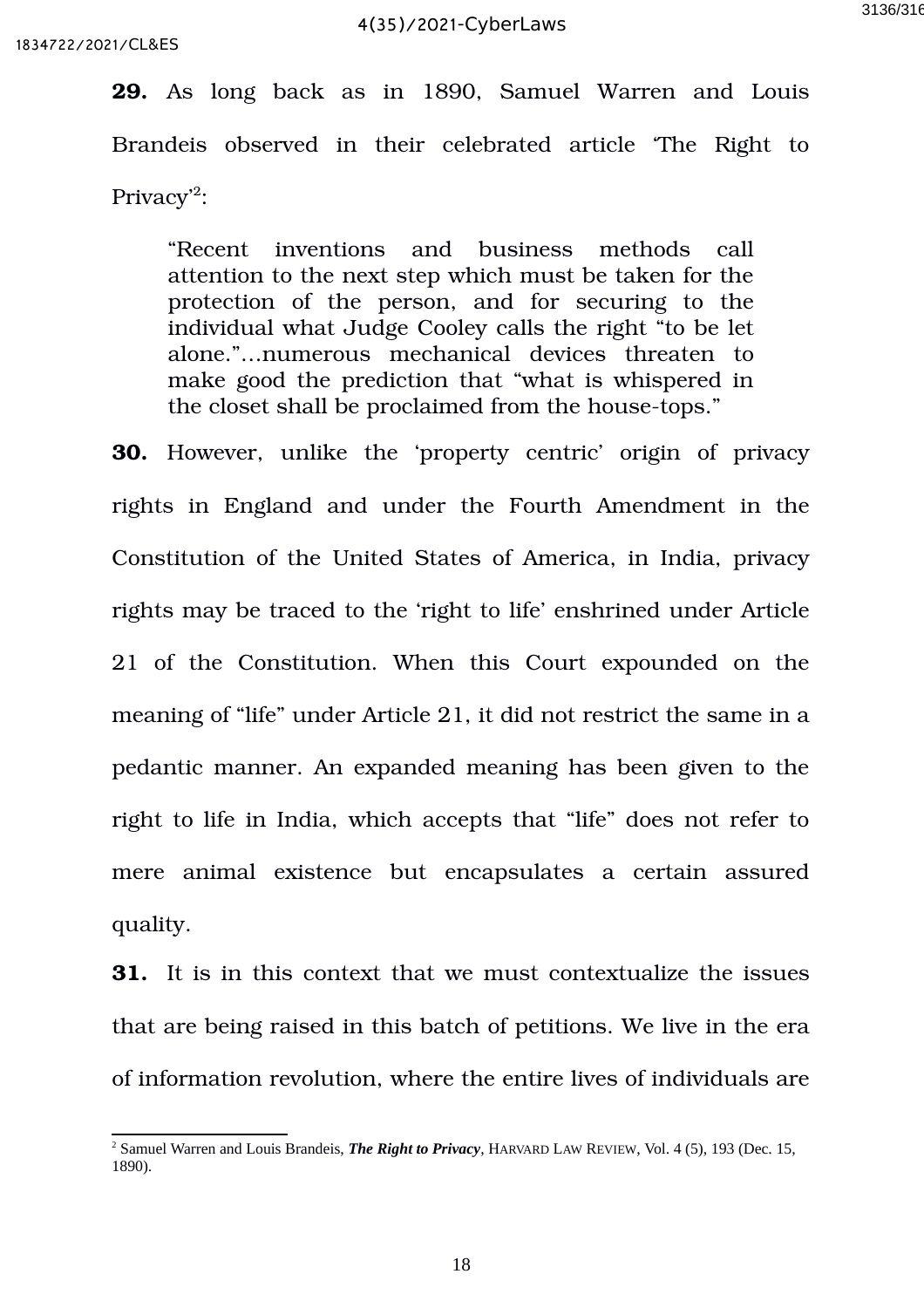stored in the cloud or in a digital dossier. We must recognize that while technology is a useful tool for improving the lives of the people, at the same time, it can also be used to breach that sacred private space of an individual.

**32.** Members of a civilized democratic society have a reasonable expectation of privacy. Privacy is not the singular concern of journalists or social activists. Every citizen of India ought to be protected against violations of privacy. It is this expectation which enables us to exercise our choices, liberties, and freedom.

This Court in *K.S. Puttaswamy (Privacy9J.) v. Union of India***,**

**(2017) 10 SCC 1,** has recognized that the right to privacy is as sacrosanct as human existence and is inalienable to human dignity and autonomy. This Court held that:

**"320. Privacy is a constitutionally protected right which emerges primarily from the guarantee of life and personal liberty in Article 21 of the Constitution.** Elements of privacy also arise in varying contexts from the other facets of freedom and dignity recognised and guaranteed by the fundamental rights contained in Part III.

**…**

**325.** Like other rights which form part of the fundamental freedoms protected by Part III, including the right to life and personal liberty under Article 21, privacy is not an absolute right. **A law which encroaches upon privacy will have to withstand the**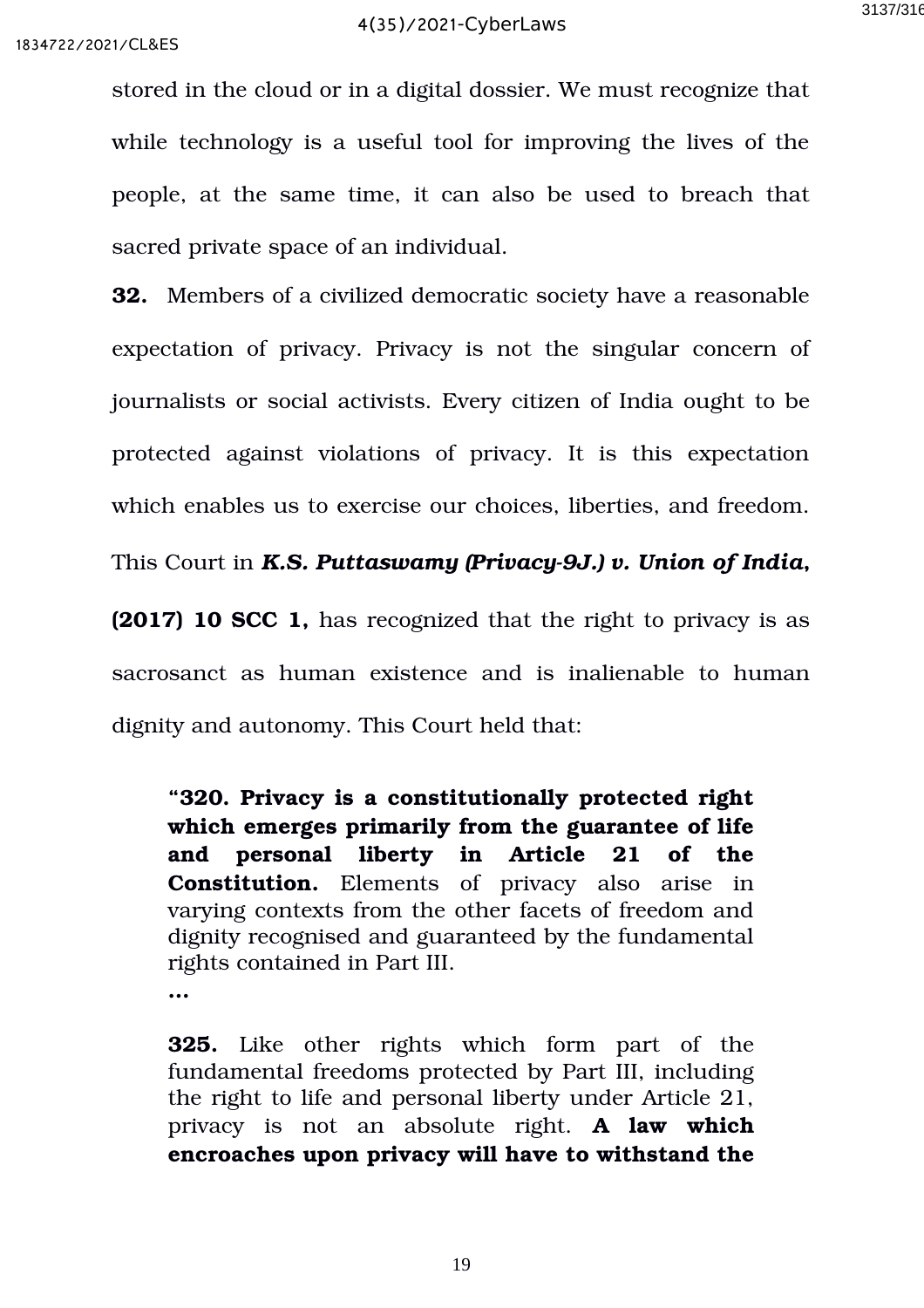**touchstone of permissible restrictions on fundamental rights. In the context of Article 21 an invasion of privacy must be justified on the basis of a law which stipulates a procedure which is fair, just and reasonable. The law must also be valid with reference to the encroachment on life and personal liberty under Article 21. An invasion of life or personal liberty must meet the threefold requirement of (** *i***) legality, which postulates the existence of law; (** *ii***) need, defined in terms of a legitimate State aim; and (** *iii***) proportionality which ensures a rational nexus between the objects and the means adopted to achieve them." (***emphasis supplied***)**

**33.** Although declared to be inalienable, the right to privacy of course cannot be said to be an absolute, as the Indian Constitution does not provide for such a right without reasonable restrictions. As with all the other fundamental rights, this Court therefore must recognize that certain limitations exist when it comes to the right to privacy as well. However, any restrictions imposed must necessarily pass constitutional scrutiny.

**34.** In *K.S. Puttaswamy (Privacy-9J.) (supra)*, this Court considered the need to protect the privacy interests of individuals while furthering legitimate State interests. This Court therefore directed the State to embark upon the exercise of balancing of competing interests. This Court observed as follows:

**"310.While it intervenes to protect legitimate**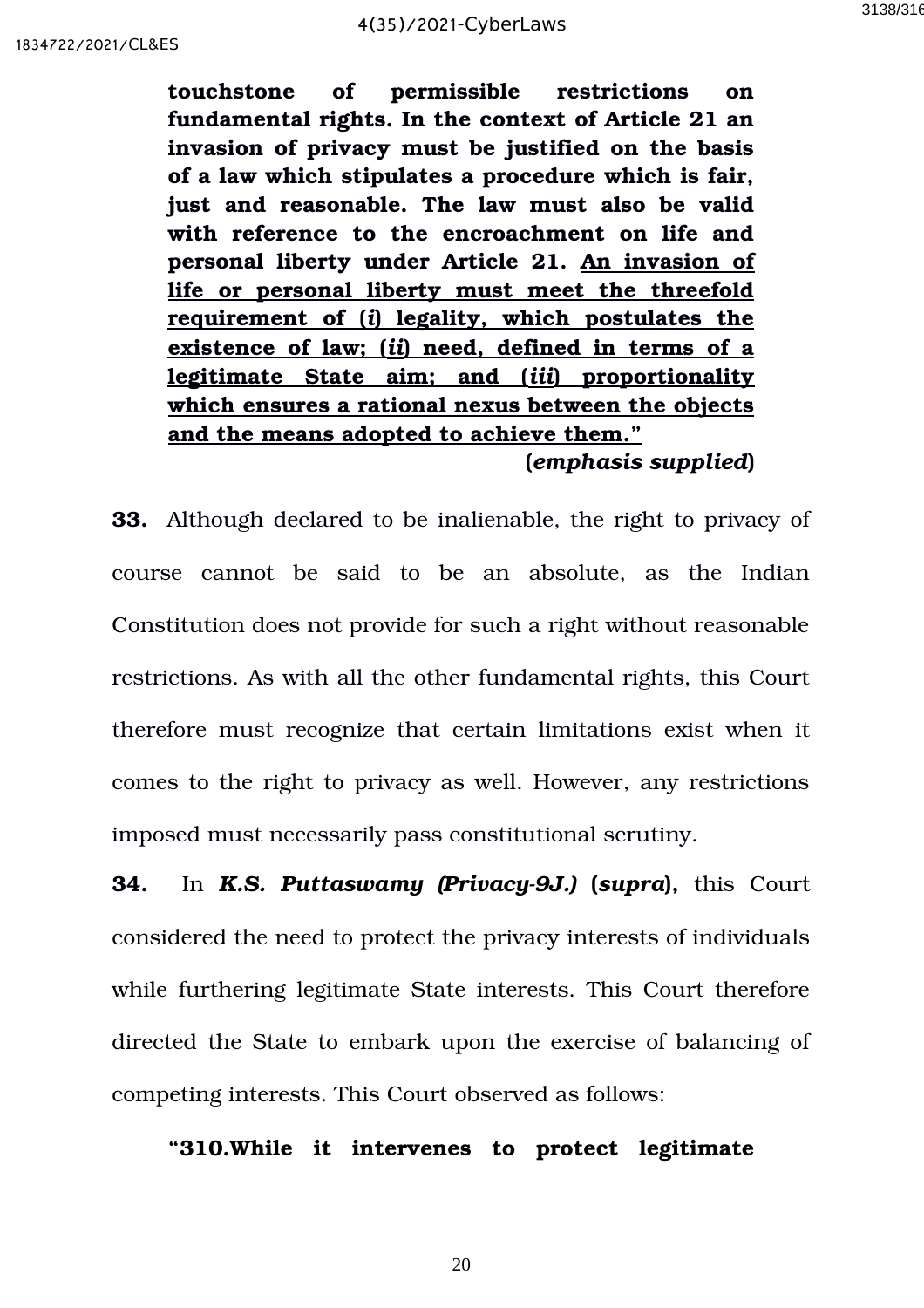**State interests, the State must nevertheless put into place a robust regime that ensures the fulfilment of a threefold requirement. These three requirements apply to all restraints on privacy (not just informational privacy). They emanate from the** procedural and content-based mandate of Article **21.** The first requirement that there must be a law in existence to justify an encroachment on privacy is an express requirement of Article 21. For, no person can be deprived of his life or personal liberty except in accordance with the procedure established by law. The existence of law is an essential requirement. Second, the requirement of a need, in terms of a legitimate State aim, ensures that the nature and content of the law which imposes the restriction falls within the zone of reasonableness mandated by Article 14, which is a guarantee against arbitrary State action. The pursuit of a legitimate State aim ensures that the law does not suffer from manifest arbitrariness. Legitimacy, as a postulate, involves a value judgment. Judicial review does not reappreciate or second guess the value judgment of the legislature but is for deciding whether the aim which is sought to be pursued suffers from palpable or manifest arbitrariness. **The third requirement ensures that the means which are adopted by the legislature are proportional to the object and needs sought to be fulfilled by the law. Proportionality is an essential facet of the guarantee against arbitrary State action because it ensures that the nature and quality of the encroachment on the right is not disproportionate to the purpose of the law. Hence, the threefold requirement for a valid law arises out of the mutual interdependence between the fundamental guarantees against arbitrariness on the one hand and the protection of life and personal liberty, on the other. The right to privacy, which is an intrinsic part of the right to life and liberty, and the freedoms embodied in Part III is subject to the**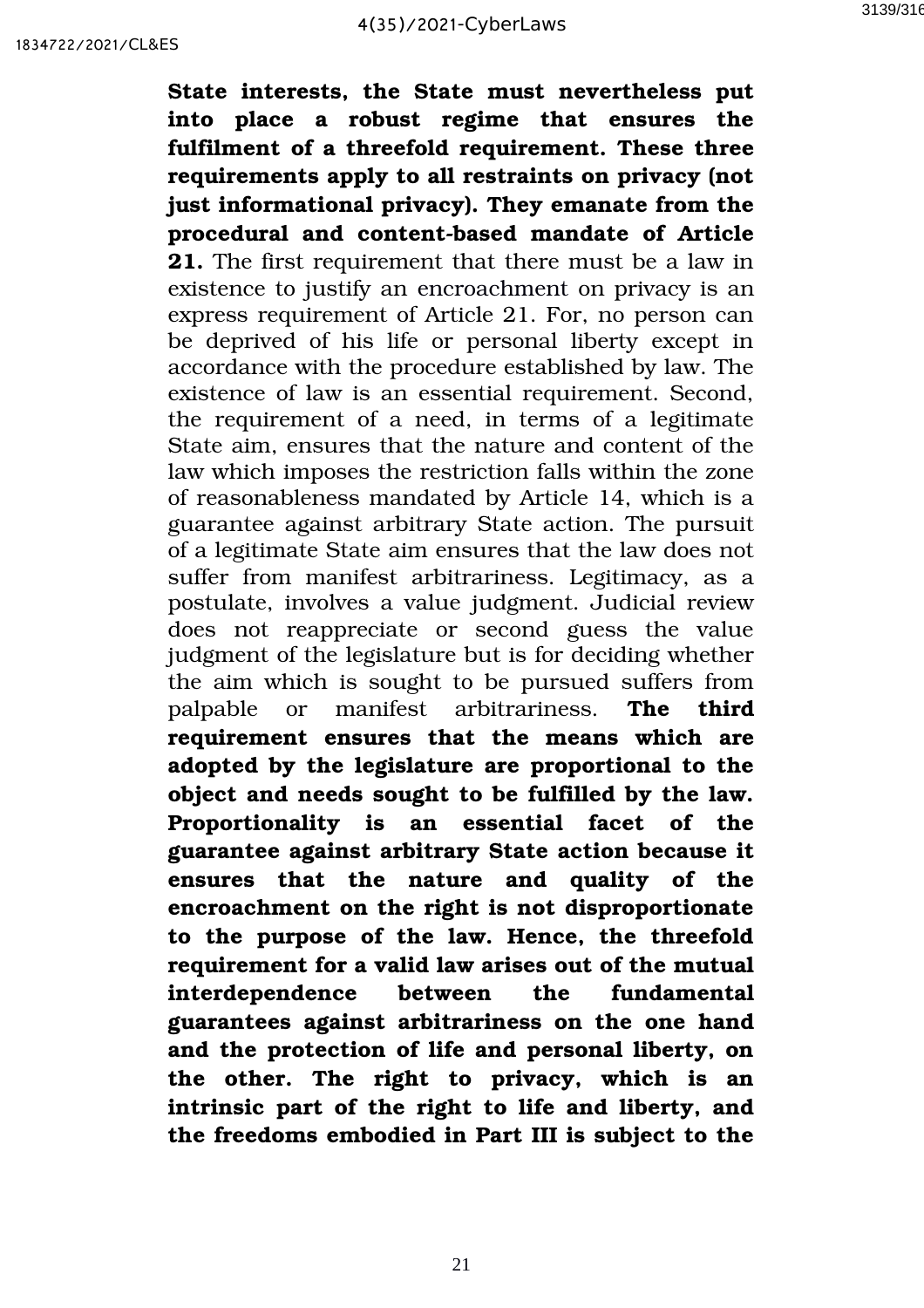## **same restraints which apply to those freedoms." (***emphasis supplied***)**

**35.** The right to privacy is directly infringed when there is surveillance or spying done on an individual, either by the State or by any external agency. Ellen Alderman and Caroline Kennedy, in 'Right to Privacy', $3$  foresaw this threat to privacy in 1995, while referring to governmental eavesdropping in the United States of America, in the following words:

"Perhaps the scariest threat to privacy comes in the area known as "informational privacy". Information about all of us is now collected not only by the old standbys, the IRS and FBI, but also by the MTB, MIB, NCOA, and NCIC, as well as credit bureaus, credit unions, and credit card companies. We now have cellular phones, which are different from cordless phones, which are different from what we used to think of as phones. We worry about e-mail, voice mail, and junk mail. And something with the perky name Clipper Chip - developed specifically to allow governmental eavesdropping on coded electronic communications – is apparently the biggest threat of all."

**36.** Of course, if done by the State, the same must be justified on constitutional grounds. This Court is cognizant of the State's interest to ensure that life and liberty is preserved and must balance the same. For instance, in today's world, information gathered by intelligence agencies through surveillance is essential for the fight against violence and terror. To access this

<span id="page-21-0"></span> $3$  Ellen Alderman and Caroline Kennedy, THE RIGHT TO PRIVACY, 223 (1995).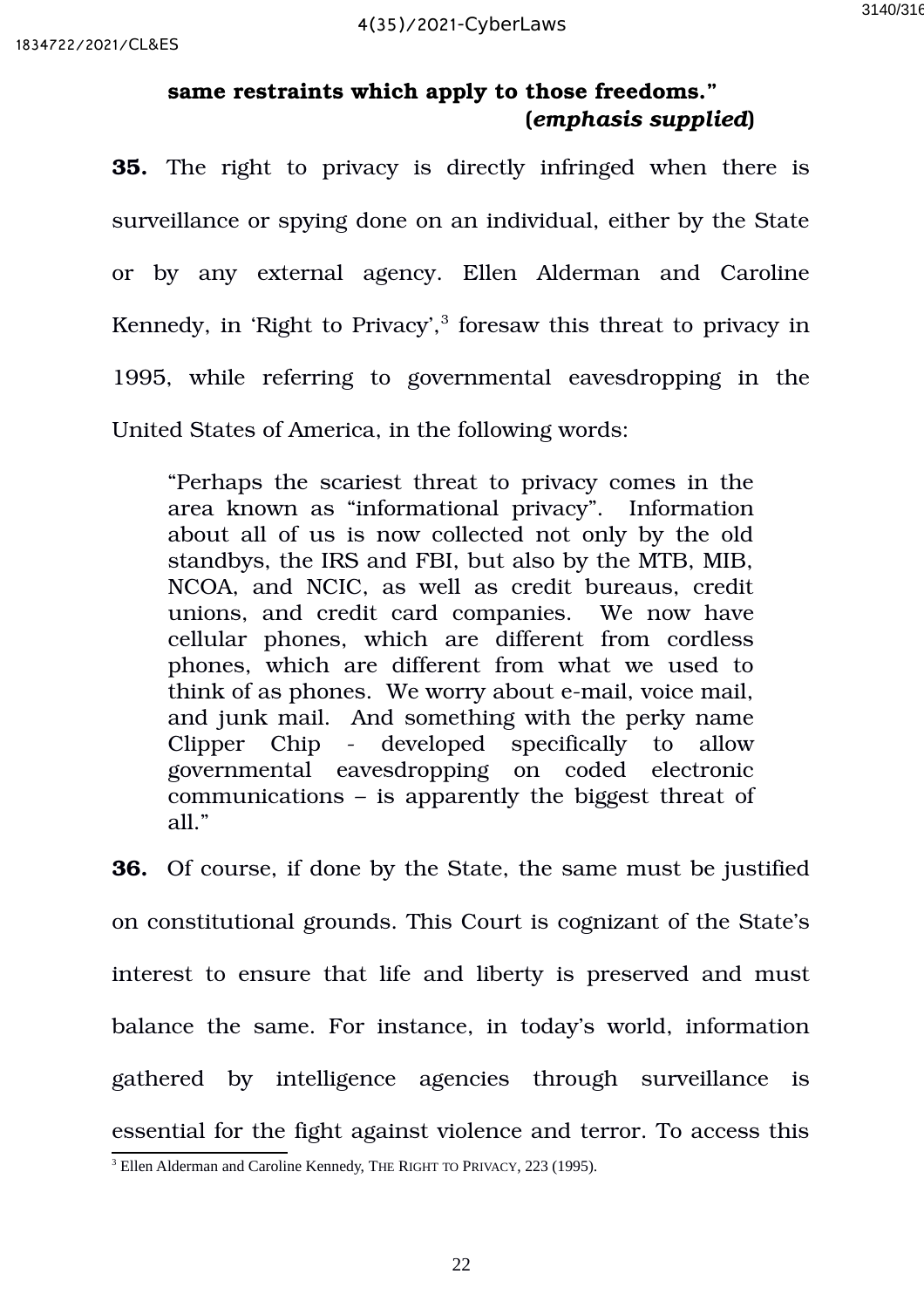information, a need may arise to interfere with the right to privacy of an individual, provided it is carried out only when it is absolutely necessary for protecting national security/interest and is proportional. The considerations for usage of such alleged technology, ought to be evidence based. In a democratic country governed by the rule of law, indiscriminate spying on individuals cannot be allowed except with sufficient statutory safeguards, by following the procedure established by law under the Constitution.

**37.** This trade-off between the right to privacy of an individual and the security interests of the State, has been recognized world over with the renowned scholar *Daniel Solove[4](#page-22-0)* commenting on the same as follows:

"The debate between privacy and security has been framed incorrectly, with the trade-off between these values understood as an all-or-nothing proposition. **But protecting privacy need not be fatal to security measures; it merely demands oversight and regulation. We can't progress in the debate between privacy and security because the debate itself is flawed**.

The law suffers from related problems. It seeks to balance privacy and security, but systematic problems plague the way the balancing takes place….

<span id="page-22-0"></span><sup>4</sup> Daniel J. Solove, NOTHING TO HIDE: THE FALSE TRADEOFF BETWEEN PRIVACY AND SECURITY (2011).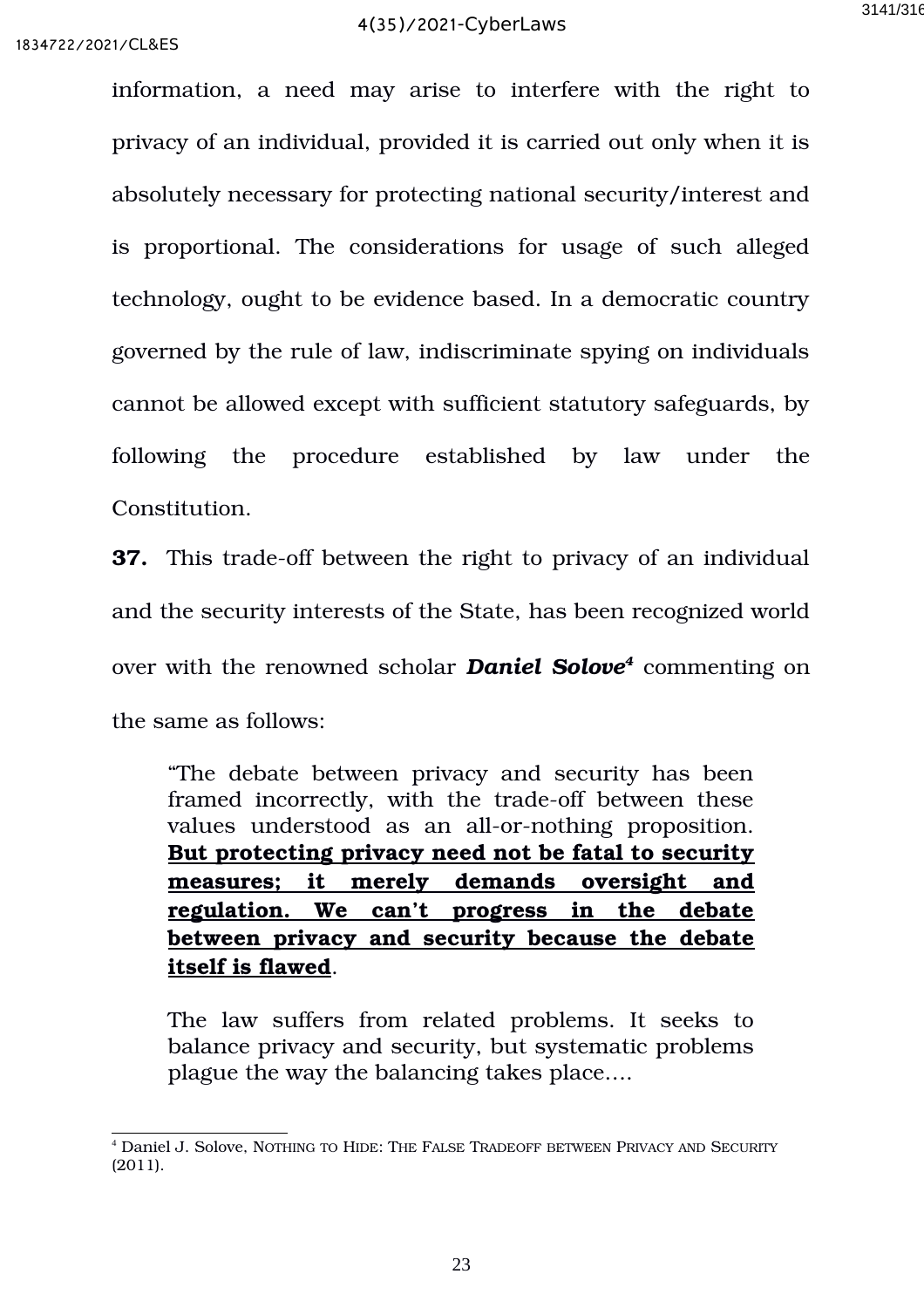Privacy often can be protected without undue cost to security. In instances when adequate compromises can't be achieved, the trade-off can be made in a manner that is fair to both sides. We can reach a better balance between privacy and security. We must. There is too much at stake to fail."

## **(***emphasis supplied***)**

**38.** Somewhat allied to the concerns of privacy, is the freedom

of the press. Certain observations made by this Court in the case

# of *Indian Express Newspapers (Bombay) Private Limited v.*

*Union of India,* **(1985) 1 SCC 641** may be extracted:

**"25.** The freedom of press, as one of the members of the Constituent Assembly said, is one of the items around which the greatest and the bitterest of constitutional struggles have been waged in all countries where liberal constitutions prevail. The said freedom is attained at considerable sacrifice and suffering and ultimately it has come to be incorporated in the various written constitutions…"

**39.** It is undeniable that surveillance and the knowledge that one is under the threat of being spied on can affect the way an individual decides to exercise his or her rights. Such a scenario might result in self-censorship. This is of particular concern when it relates to the freedom of the press, which is an important pillar of democracy. Such chilling effect on the freedom of speech is an assault on the vital public-watchdog role of the press, which may undermine the ability of the press to provide accurate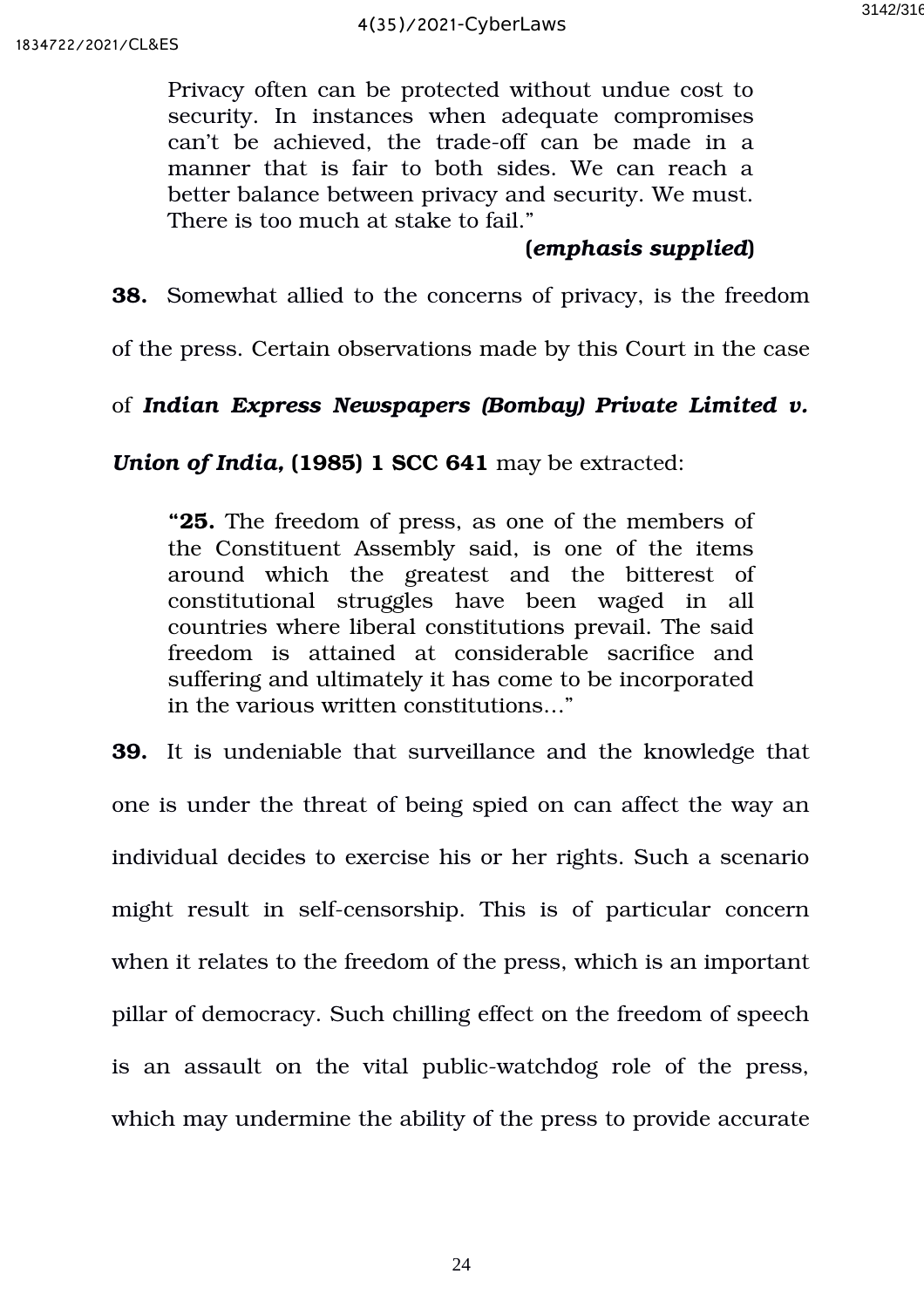and reliable information. Recently, in the case of Anuradha

*Bhasin v. Union of India***, (2020) 3 SCC 637,** this Court

highlighted the importance of freedom of the press in a modern

democracy in the following words:

"159. In this context, one possible test of chilling effect is comparative harm. **In this framework, the Court is required to see whether the impugned** restrictions, due to their broad-based nature, have **had a restrictive effect on similarly placed individuals during the period.** It is the contention of the petitioner that she was not able to publish her newspaper from  $6-8-2019$  to  $11-10-2019$ . However, no evidence was put forth to establish that such other individuals were also restricted in publishing newspapers in the area. Without such evidence having been placed on record, it would be impossible to distinguish a legitimate claim of chilling effect from a mere emotive argument for a self-serving purpose. On the other hand, the learned Solicitor General has submitted that there were other newspapers which were running during the aforesaid time period. In view of these facts, and considering that the aforesaid petitioner has now resumed publication, we do not deem it fit to indulge more in the issue than to state that responsible Governments are required to respect the freedom of the press at all times. **Journalists are to be accommodated in reporting and there is no justification for allowing a sword of Damocles to hang over the press indefinitely**."

**(***emphasis supplied***)**

**40.** An important and necessary corollary of such a right is to ensure the protection of sources of information. Protection of journalistic sources is one of the basic conditions for the freedom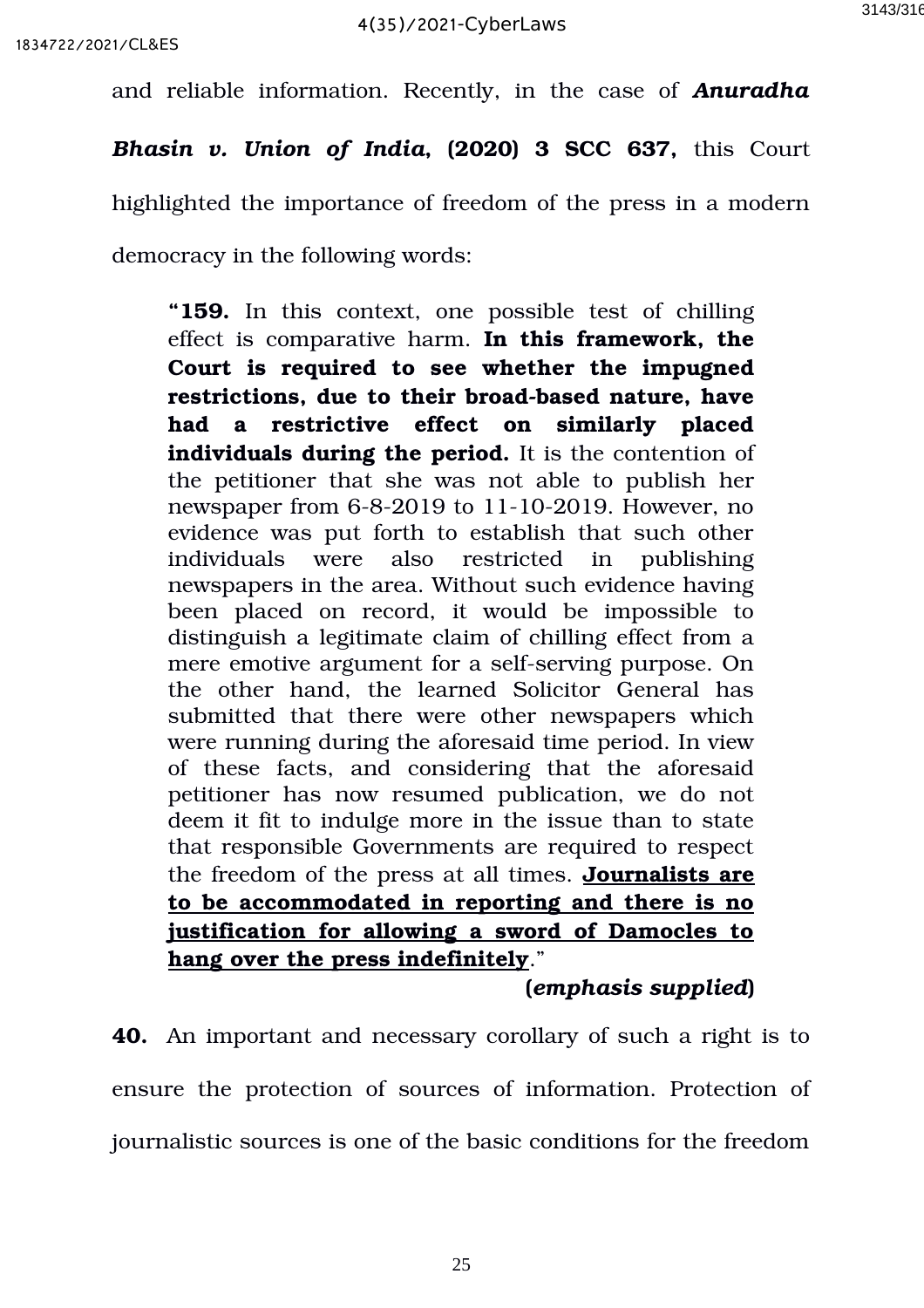of the press. Without such protection, sources may be deterred from assisting the press in informing the public on matters of public interest.

41. Having regard to the importance of the protection of journalistic sources for press freedom in a democratic society and the potential chilling effect that snooping techniques may have, this Court's task in the present matter, where certain grave allegations of infringement of the rights of the citizens of the country have been raised, assumes great significance. In this light, this Court is compelled to take up the cause to determine the truth and get to the bottom of the allegations made herein. **42.** Initially, this Court was not satisfied with the Writ Petitions that were filed as the same were completely reliant only upon certain newspaper reports. This Court has generally attempted to discourage Writ Petitions, particularly Public Interest Litigations, which are based entirely on newspaper reports without any additional steps taken by the Petitioner. In this respect, it may be relevant to quote the observations of this Court in the case of *Rohit Pandey v. Union of India***, (2005) 13 SCC 702,** which are

as follows:

## "**1.** …The **only basis for the petitioner coming to**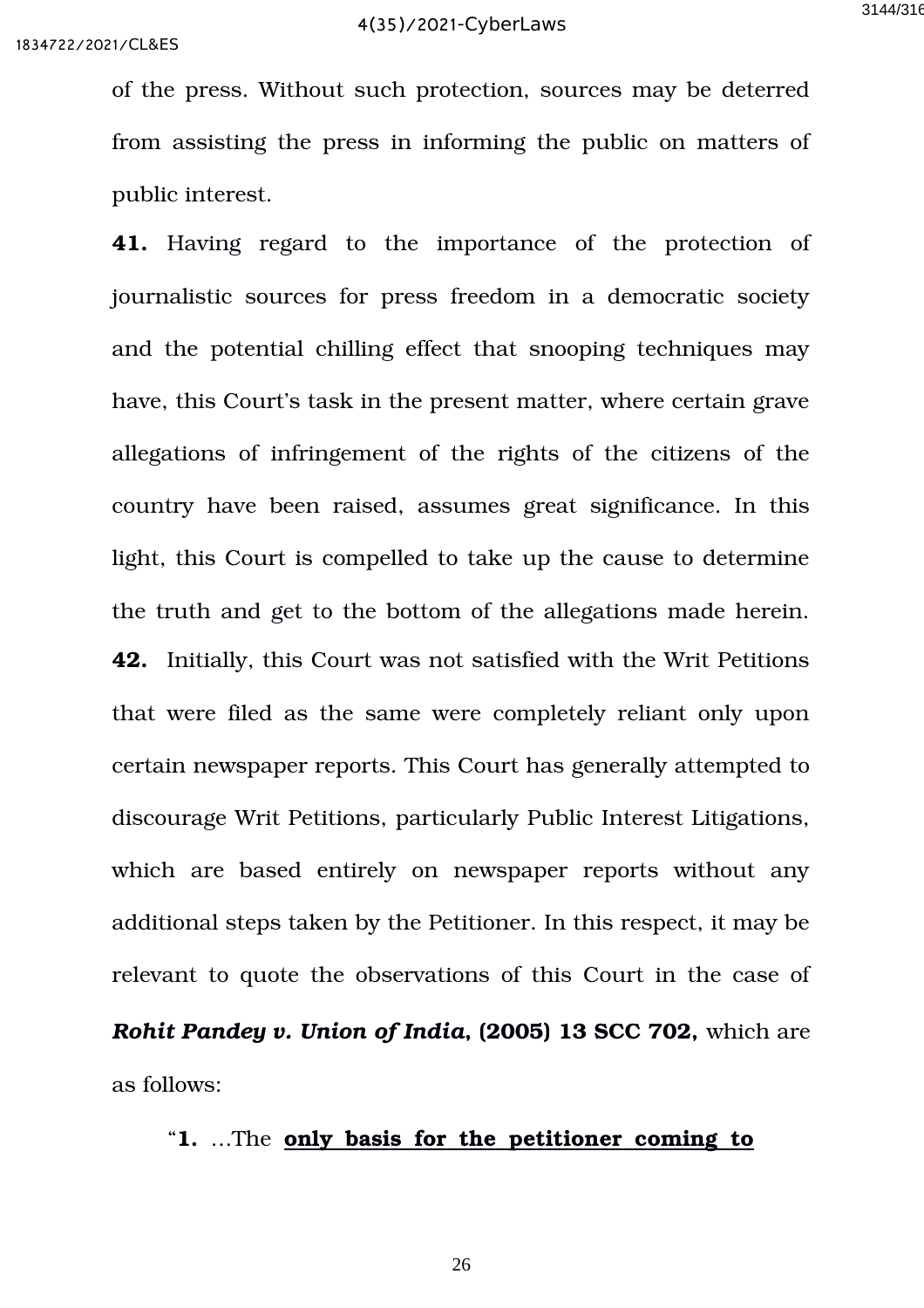**this Court are two newspaper reports** dated 25-1-2004, and the other dated 12-2-2004. This petition was immediately filed on 16-2-2004 after the aforesaid second newspaper report appeared….

**2. We expect that when such a petition is filed in public interest and particularly by a member of the legal profession, it would be filed with all seriousness and after doing the necessary homework and enquiry.** If the petitioner is so publicspirited at such a young age as is so professed, the least one would expect is that an enquiry would be made from the authorities concerned as to the nature of investigation which may be going on before filing a petition that the investigation be conducted by the Central Bureau of Investigation. Admittedly, no such measures were taken by the petitioner. There is nothing in the petition as to what, in fact, prompted the petitioner to approach this Court within two-three days of the second publication dated 12-2-2004, in the newspaper Amar Ujala. Further, the State of Uttar Pradesh had filed its affidavit a year earlier i.e. on 7 102004, placing on record the steps taken against the accused persons, including the submission of the charge-sheet before the appropriate court. Despite one year having elapsed after the filing of the affidavit by the Special Secretary to the Home Department of the Government of Uttar Pradesh, nothing seems to have been done by the petitioner. The petitioner has not even controverted what is stated in the affidavit. Ordinarily, we would have dismissed such a misconceived petition with exemplary costs but considering that the petitioner is a young advocate, we feel that the ends of justice would be met and the necessary message conveyed if a token cost of rupees one thousand is imposed on the petitioner."

# **(***emphasis supplied***)**

**43.** While we understand that the allegations made in these

petitions pertain to matters about which ordinary citizens would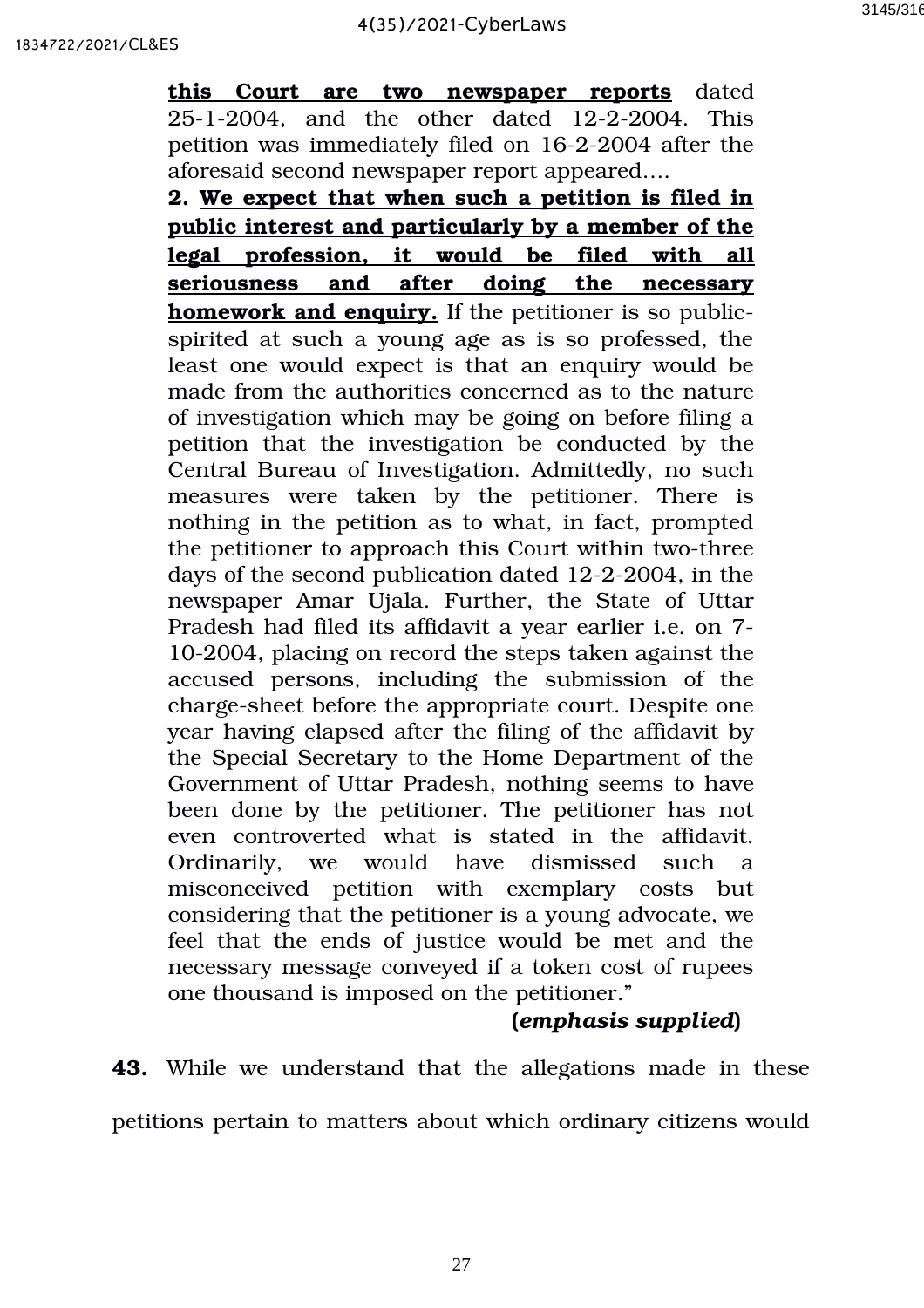not have information except for the investigating reporting done by news agencies, looking to the quality of some of the petitions filed, we are constrained to observe that individuals should not file half-baked petitions merely on a few newspaper reports. Such an exercise, far from helping the cause espoused by the individual filing the petition, is often detrimental to the cause itself. This is because the Court will not have proper assistance in the matter, with the burden to even determine preliminary facts being left to the Court. It is for this reason that trigger happy filing of such petitions in Courts, and more particularly in this Court which is to be the final adjudicatory body in the country, needs to be discouraged. This should not be taken to mean that the news agencies are not trusted by the Court, but to emphasize the role that each pillar of democracy occupies in the polity. News agencies report facts and bring to light issues which might otherwise not be publicly known. These may then become the basis for further action taken by an active and concerned civil society, as well as for any subsequent filings made in Courts. But newspaper reports, in and of themselves, should not in the ordinary course be taken to be ready-made pleadings that may be filed in Court.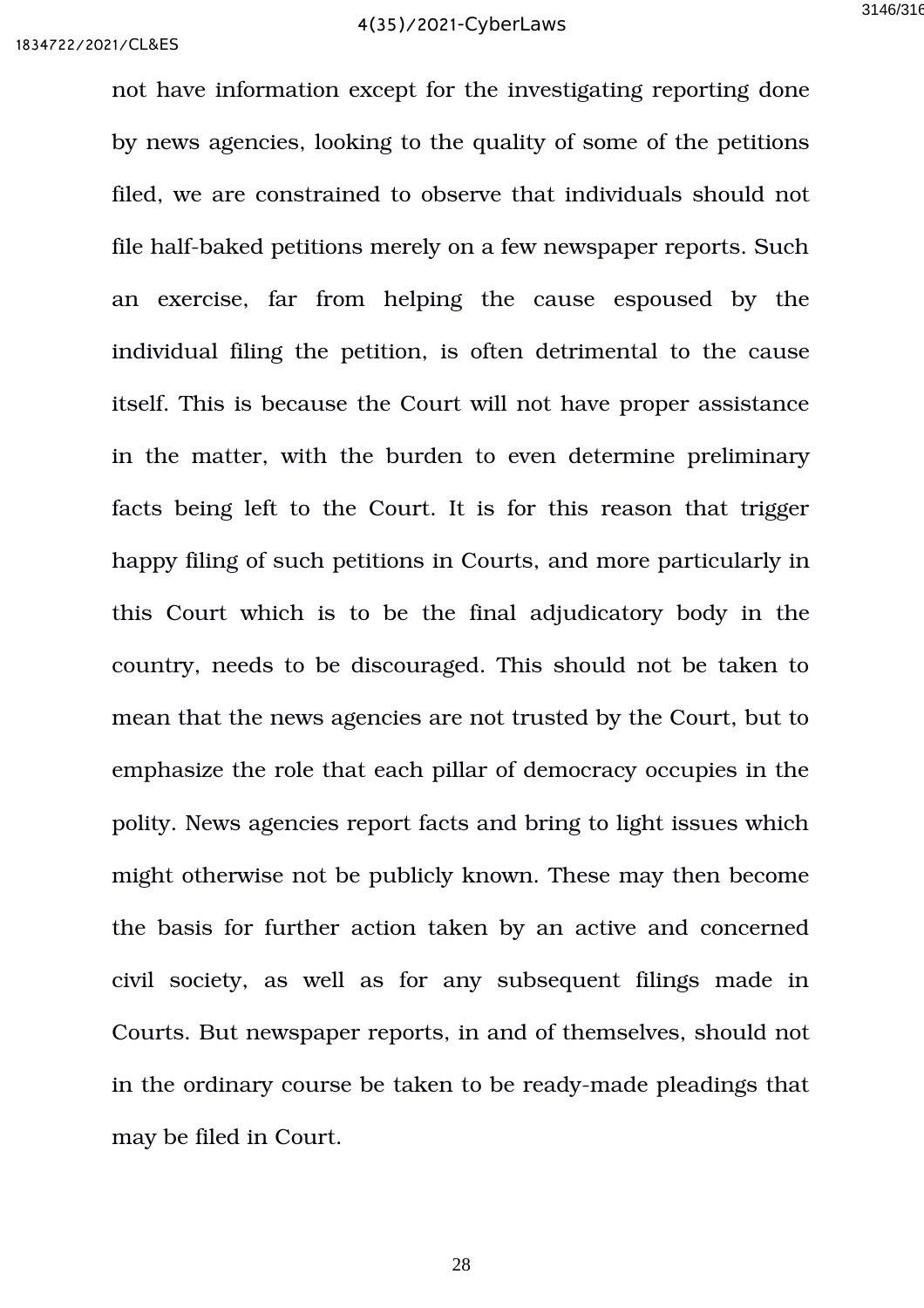**44.** That said, after we indicated our reservations to the Petitioners regarding the lack of material, various other petitions have been filed in Court, including by individuals who were purportedly victims of the alleged Pegasus spyware attack. These subsequently filed petitions, as well as additional documents filed by others, have brought on record certain materials that cannot be brushed aside, such as the reports of reputed organizations like Citizen Lab and affidavits of experts. Additionally, the sheer volume of cross-referenced and crossverified reports from various reputable news organizations across the world along with the reactions of foreign governments and legal institutions also moved us to consider that this is a case where the jurisdiction of the Court may be exercised. Of course, the learned Solicitor General suggested that many of these reports are motivated and self-serving. However, such an omnibus oral allegation is not sufficient to desist from interference.

**45.** It is for this reason that this Court issued notice to the Respondent-Union of India and sought information from them. We would like to re-emphasize what is already apparent from the record of proceedings. This Court gave ample opportunity to the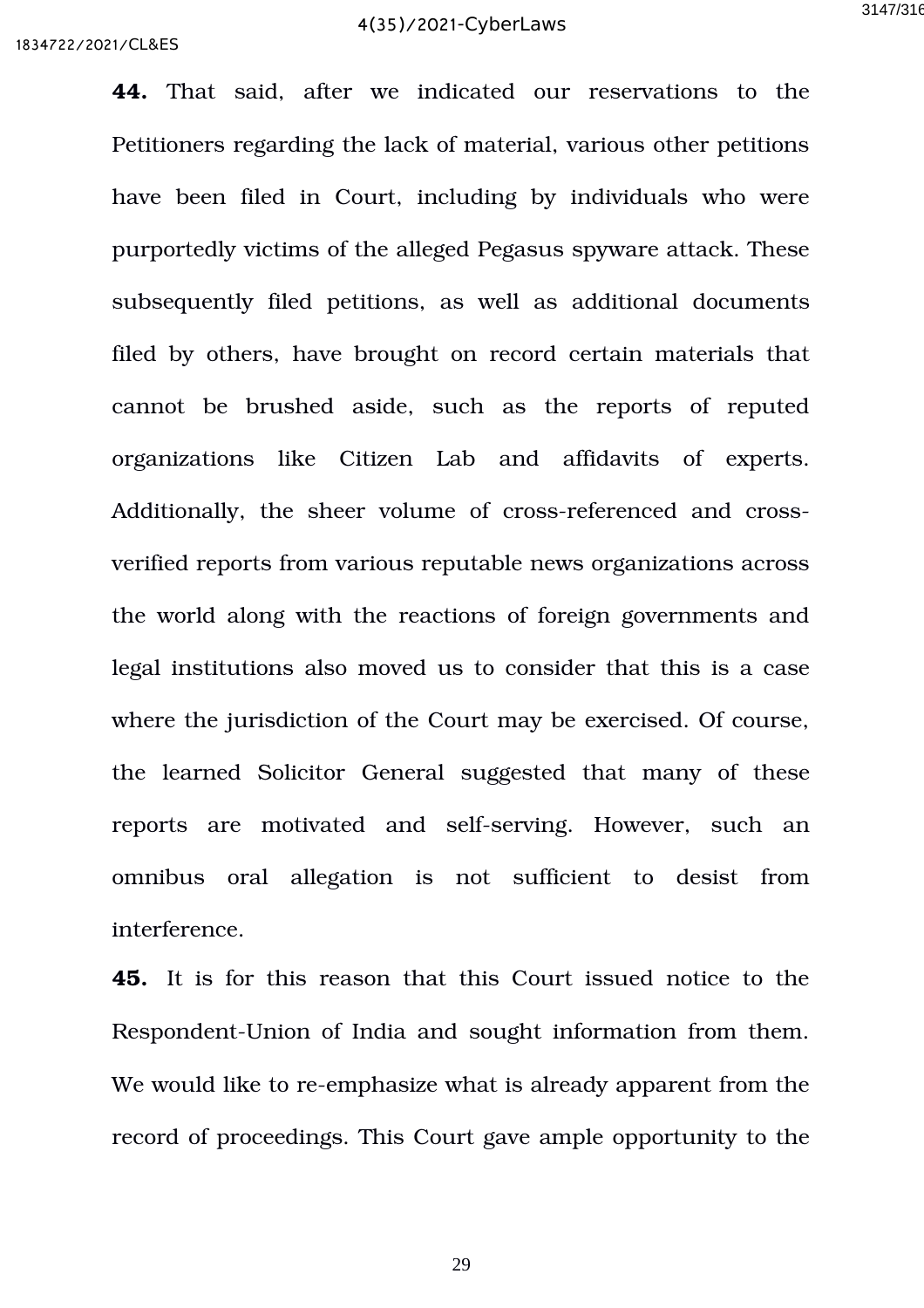Respondent-Union of India to clarify its stand regarding the allegations raised, and to provide information to assist the Court regarding the various actions taken by it over the past two years, since the first disclosed alleged Pegasus spyware attack. We had made it clear to the learned Solicitor General on many occasions that we would not push the Respondent-Union of India to provide any information that may affect the national security concerns of the country. However, despite the repeated assurances and opportunities given, ultimately the Respondent-Union of India has placed on record what they call a "limited affidavit", which does not shed any light on their stand or provide any clarity as to the facts of the matter at hand. If the Respondent-Union of India had made their stand clear it would have been a different situation, and the burden on us would have been different.

**46.** Such a course of action taken by the Respondent-Union of India, especially in proceedings of the present nature which touches upon the fundamental rights of the citizens of the country, cannot be accepted. As held by this Court in *Ram Jethmalani v. Union of India, (2011) 8 SCC 1, the* Respondent-Union of India should not take an adversarial position when the fundamental rights of citizens are at threat.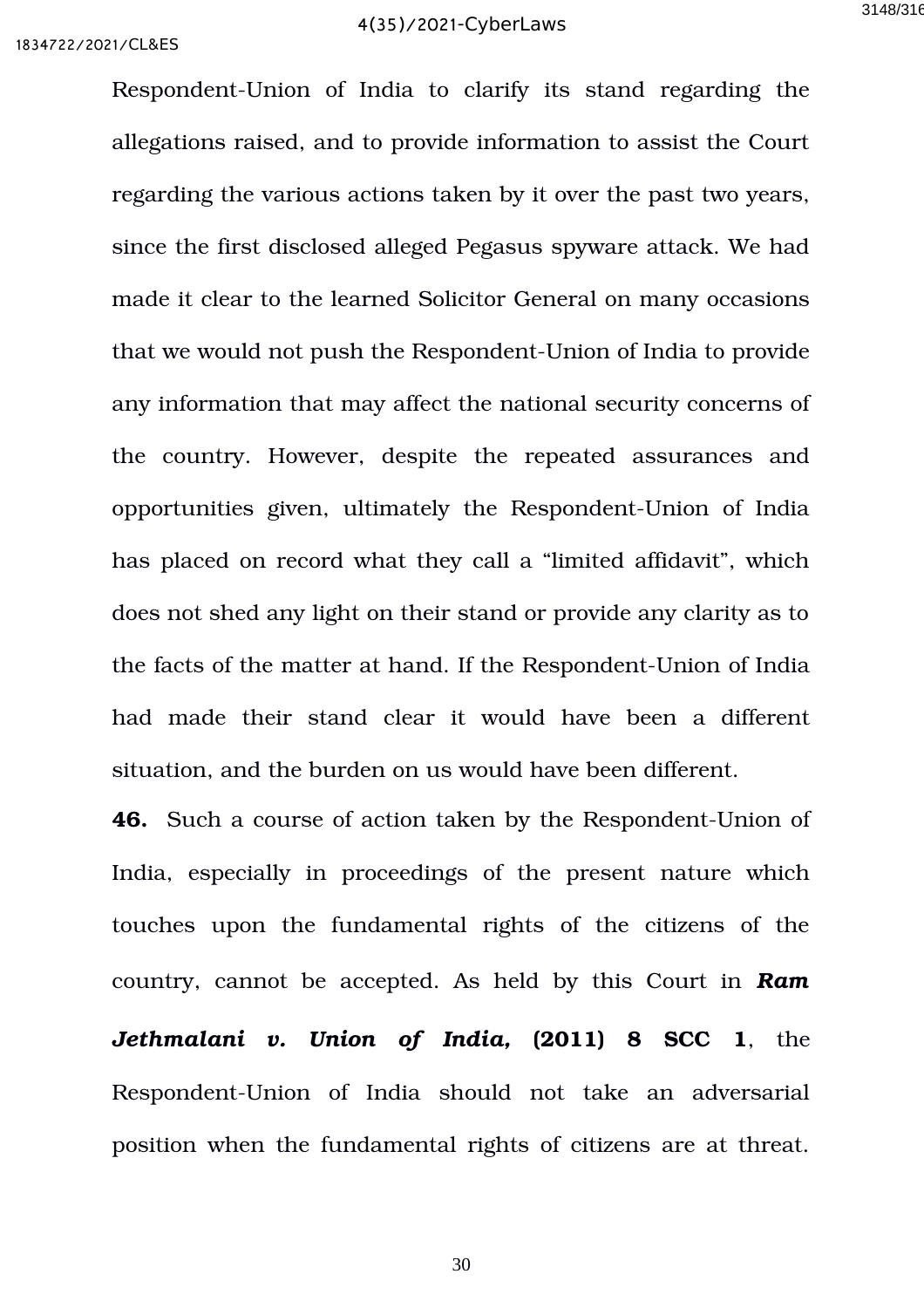This Court in that case observed as follows:

**"75.** In order that the right guaranteed by clause (1) of Article 32 be meaningful, and particularly because such petitions seek the protection of fundamental rights, it is imperative that in such proceedings the petitioners are not denied the information necessary for them to properly articulate the case and be heard, especially where such information is in the possession of the State. To deny access to such information, without citing any constitutional principle or enumerated grounds of constitutional prohibition, would be to thwart the right granted by clause (1) of Article 32.

**76.** Further, inasmuch as, by history and tradition of common law, judicial proceedings are substantively, though not necessarily fully, adversarial, **both parties bear the responsibility of placing all the relevant information, analyses, and facts before this Court as completely as possible. In most situations, it is the State which may have more comprehensive information** that is relevant to the matters at hand in such proceedings...

**77.** It is necessary for us to note that the burden of asserting, and proving, by relevant evidence a claim in judicial proceedings would ordinarily be placed upon the proponent of such a claim; however, **the burden of protection of fundamental rights is primarily the duty of the State. Consequently, unless constitutional grounds exist, the State may not act in a manner that hinders this Court from rendering complete justice in such proceedings**. Withholding of information from the petitioners, or seeking to cast the relevant events and facts in a light favourable to the State in the context of the proceedings, even though ultimately detrimental to the essential task of protecting fundamental rights, would be destructive to the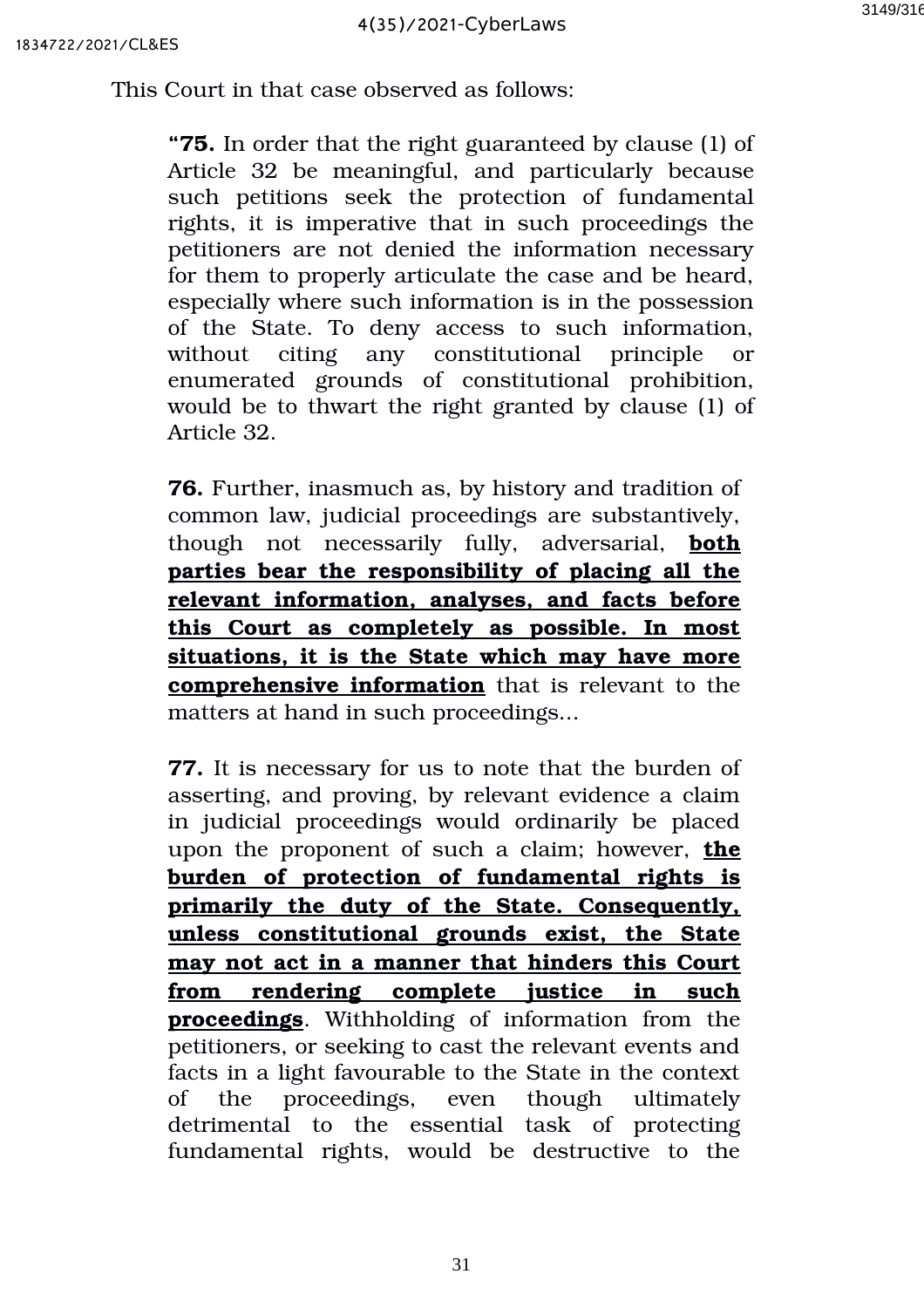guarantee in clause (1) of Article 32…

**78. In the task of upholding of fundamental rights, the State cannot be an adversary. The** State has the duty, generally, to reveal all the **facts and information in its possession to the Court, and also provide the same to the petitioners.** This is so, because the petitioners would also then be enabled to bring to light facts and the law that may be relevant for the Court in rendering its decision. In proceedings such as those under Article 32, both the petitioner and the State, have to necessarily be the eyes and ears of the Court. Blinding the petitioner would substantially detract from the integrity of the process of judicial decisionmaking in Article 32 proceedings, especially where the issue is of upholding of fundamental rights.**"**

#### **(***emphasis supplied***)**

**47.** This free flow of information from the Petitioners and the State, in a writ proceeding before the Court, is an important step towards Governmental transparency and openness, which are celebrated values under our Constitution, as recognized by this

Court recently in the *Anuradha Bhasin* **(***supra***)** judgment**.**

**48.** Of course, there may be circumstances where the State has a constitutionally defensible reason for denying access to certain information or divulging certain information as was recognized by this Court in the *Ram Jethmalani* **(***supra***)** case, as extracted below:

### **"80. Withholding of information from the**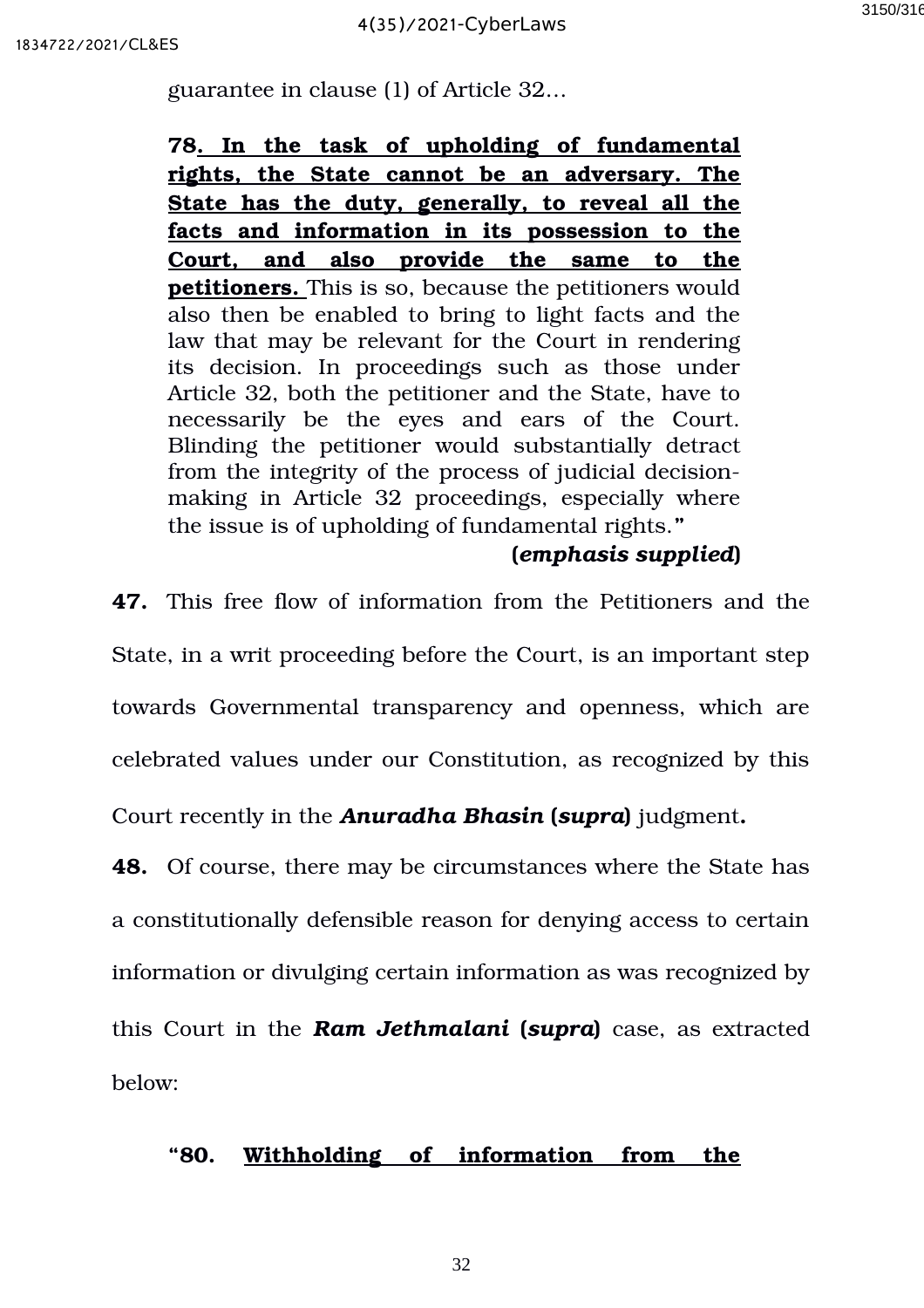**petitioners by the State**, thereby constraining their freedom of speech and expression before this Court, **may be premised only on the exceptions carved out, in clause (2) of Article 19, "in the interests of the sovereignty and integrity of India, the security of the State, friendly relations with foreign States, public order, decency or morality, or in relation to contempt of court, defamation or incitement to an offence" or by law that demarcate exceptions, provided that such a law comports with the enumerated grounds in clause (2) of Article 19**, or that may be provided for elsewhere in the Constitution."

#### **(***emphasis supplied***)**

**49.** It is on the strength of the above exception carved out that the Respondent-Union of India has justified its non-submission of a detailed counter affidavit, *viz.*, by citing security concerns. It is a settled position of law that in matters pertaining to national security, the scope of judicial review is limited. However, this does not mean that the State gets a free pass every time the spectre of "national security" is raised. National security cannot be the bugbear that the judiciary shies away from, by virtue of its mere mentioning. Although this Court should be circumspect in encroaching upon the domain of national security, no omnibus prohibition can be called for against judicial review.

**50.** Of course, the Respondent-Union of India may decline to provide information when constitutional considerations exist,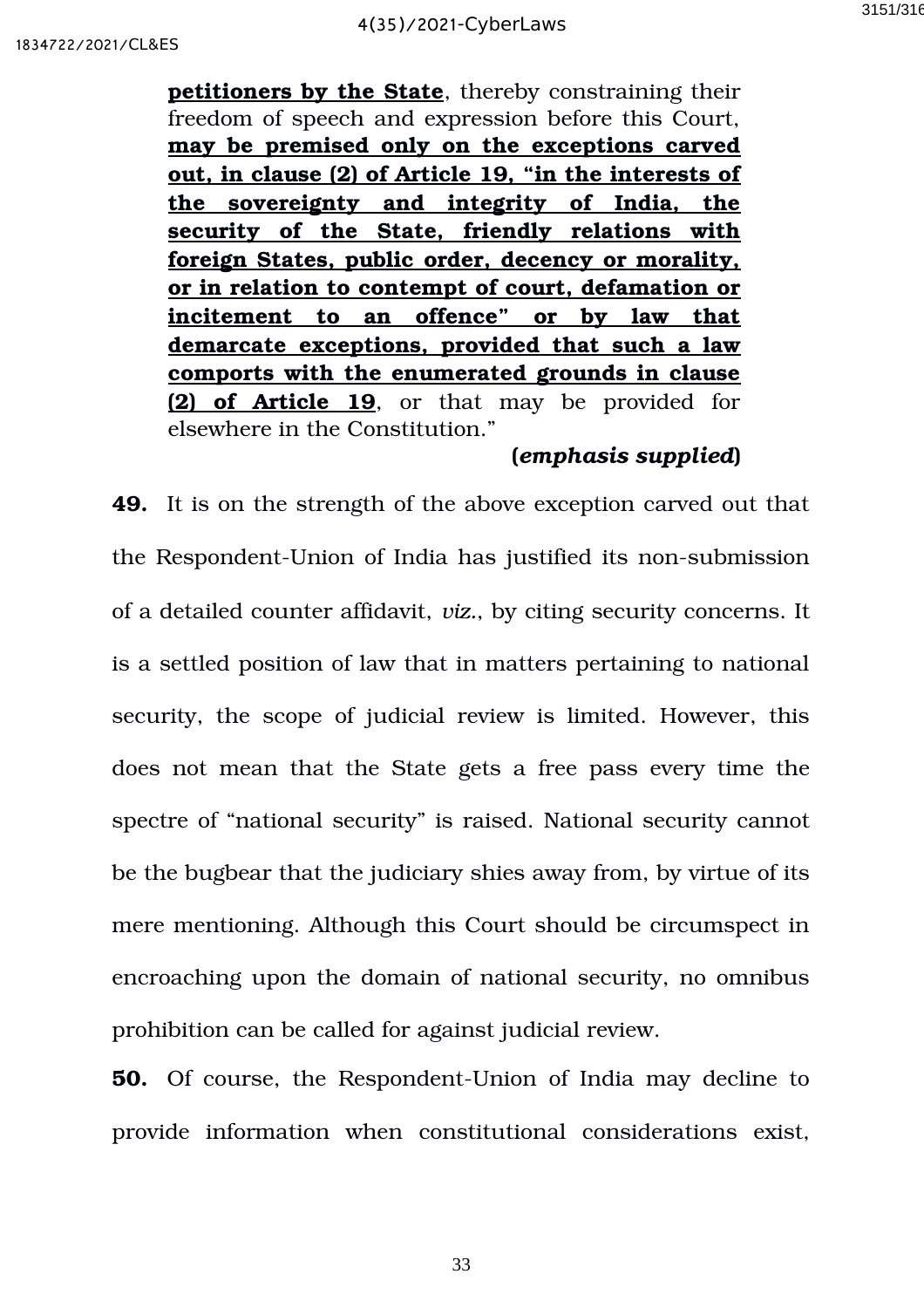such as those pertaining to the security of the State, or when there is a specific immunity under a specific statute. However, it is incumbent on the State to not only specifically plead such constitutional concern or statutory immunity but they must also prove and justify the same in Court on affidavit. The Respondent-Union of India must necessarily plead and prove the facts which indicate that the information sought must be kept secret as their divulgence would affect national security concerns. They must justify the stand that they take before a Court. The mere invocation of national security by the State does not render the Court a mute spectator.

**51.** In the present matter, as we have indicated above, the Petitioners have placed on record certain material that *prima facie* merits consideration by this Court. There has been no specific denial of any of the facts averred by the Petitioners by the Respondent-Union of India. There has only been an omnibus and vague denial in the "limited affidavit" filed by the Respondent-Union of India, which cannot be sufficient. In such circumstances, we have no option but to accept the *prima facie* case made out by the Petitioners to examine the allegations made.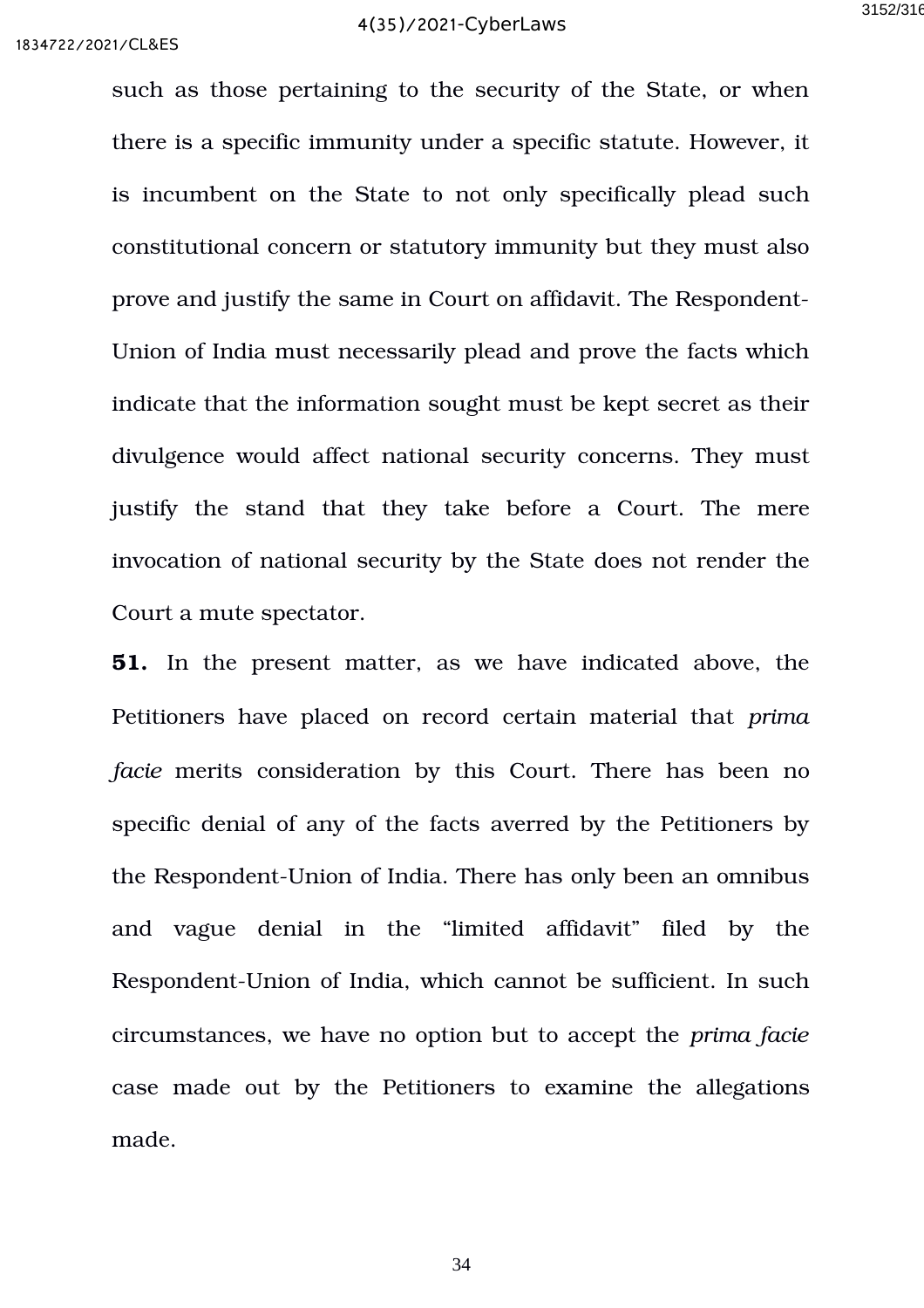**52.** Different forms of surveillance and data gathering by intelligence agencies to fight terrorism, crime and corruption in national interest and/or for national security, are accepted norms all over the world. The Petitioners do not contend that the State should not resort to surveillance/collection of data in matters of national security. The complaint of the Petitioners is about the misuse or likely misuse of spyware in violation of the right to privacy of citizens. The Respondent-Union of India also does not contend that its agencies can resort to surveillance/collection of data relating to its citizens where national security and national interest are not involved. The apprehension of the Respondent-Union of India is that any inquiry in this behalf should not jeopardize national security and the steps taken by it to protect national security. There is thus a broad consensus that unauthorized surveillance/accessing of stored data from the phones and other devices of citizens for reasons other than nation's security would be illegal, objectionable and a matter of concern.

**53.** The only question that remains then is what the appropriate remedy in this case would be. Mr. Shyam Divan, learned senior counsel appearing on behalf of the Petitioner in Writ Petition (C)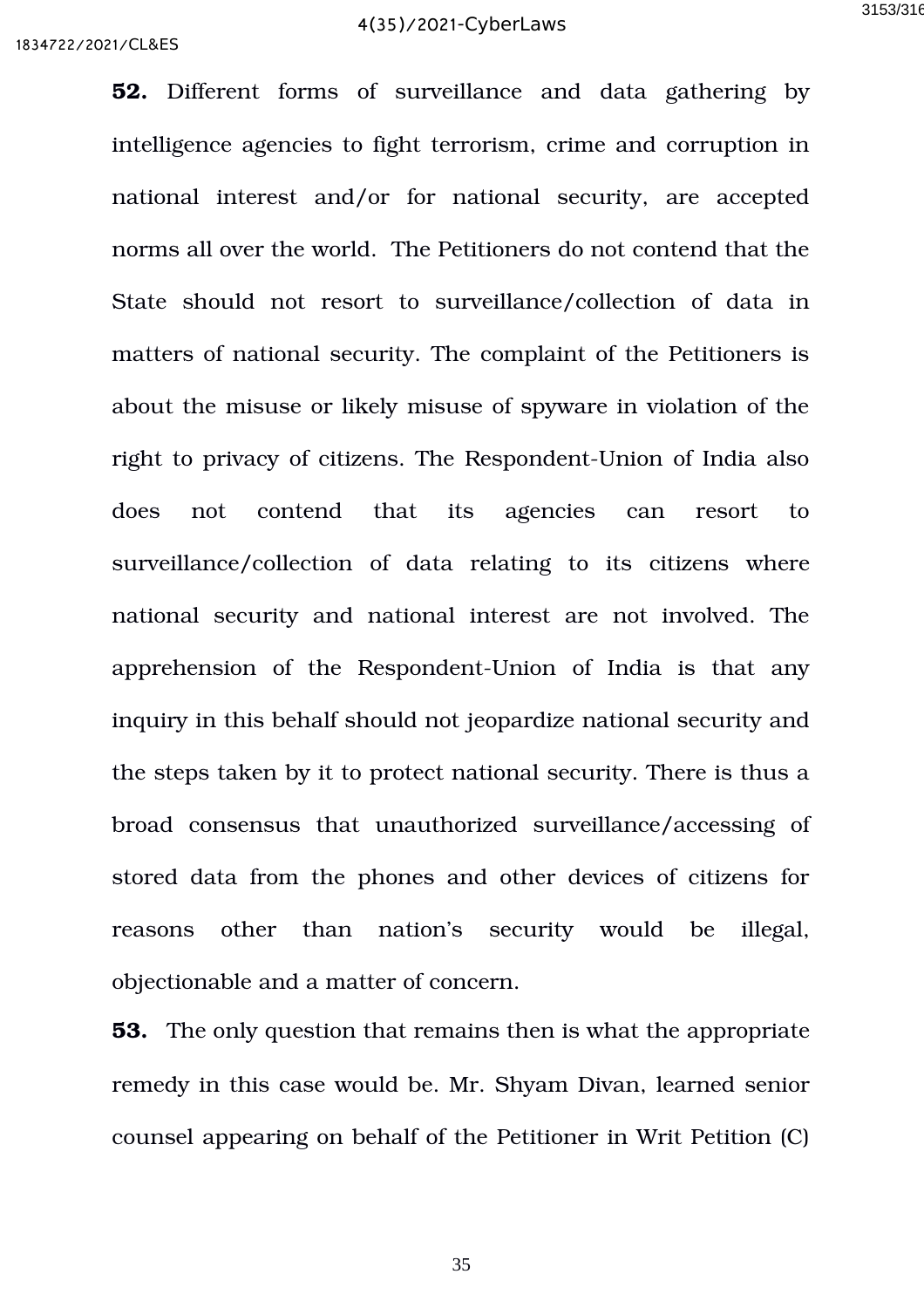No. 849 of 2021 sought an interim order from this Court directing the Cabinet Secretary to put certain facts on an affidavit. On the other hand, most of the other senior counsel appearing on behalf of the other Writ Petitioners sought an independent investigation or inquiry into the allegations pertaining to the use of Pegasus software either by constituting a Special Investigation Team headed by a retired judge or by a Judges' Committee.

**54.** We are of the opinion that in the circumstances of the present case, when the Respondent-Union of India has already been given multiple opportunities to file an affidavit on record, and looking to the conduct of the Respondent-Union of India in not placing on record any facts through their reliance on the "national security" defense, no useful purpose would be served by issuing directions of the nature sought by Mr. Shyam Divan, apart from causing a further delay in proceedings.

**55.** Instead, we are inclined to pass an order appointing an Expert Committee whose functioning will be overseen by a retired Judge of the Supreme Court. Such a course of action has been adopted by this Court in various other circumstances when the Court found it fit in the facts and circumstances of the case to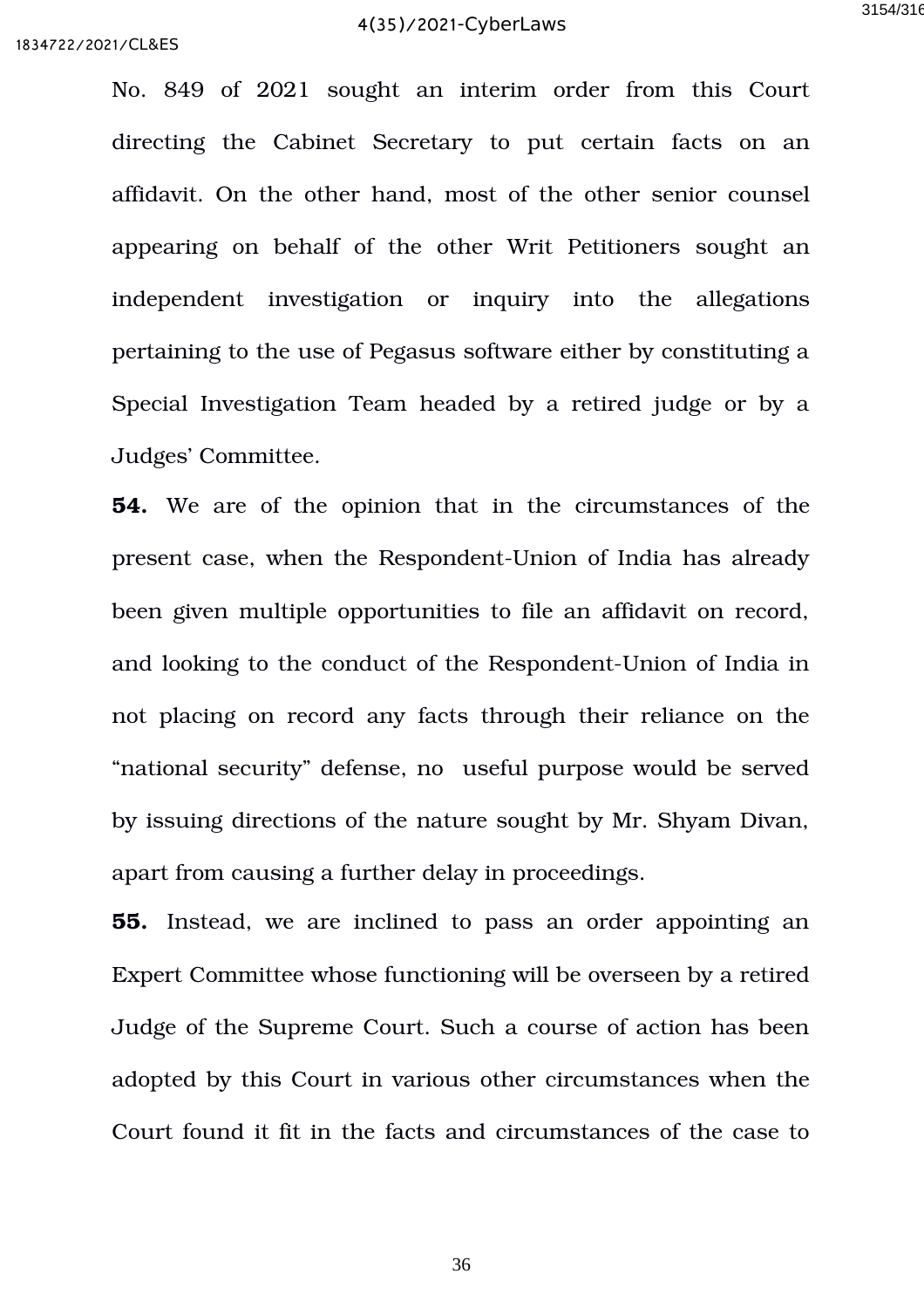probe the truth or falsity of certain allegations, taking into account the public importance and the alleged scope and nature of the large-scale violation of the fundamental rights of the citizens of the country [See Ram Jethmalani (supra); Extra-*Judicial Execution Victim Families Association v. Union of India***, (2013) 2 SCC 493;** *G.S. Mani v. Union of India,* **order dated 12.12.2019 in W.P. (Crl.) No. 348 of 2019].** 

**56.** The compelling circumstances that have weighed with us to pass such an order are as follows:

- **i.** Right to privacy and freedom of speech are alleged to be impacted, which needs to be examined.
- **ii.** The entire citizenry is affected by such allegations due to the potential chilling effect.
- **iii.** No clear stand taken by the Respondent-Union of India regarding actions taken by it.
- **iv.** Seriousness accorded to the allegations by foreign countries and involvement of foreign parties.
- **v.** Possibility that some foreign authority, agency or private entity is involved in placing citizens of this country under surveillance.
- **vi.** Allegations that the Union or State Governments are party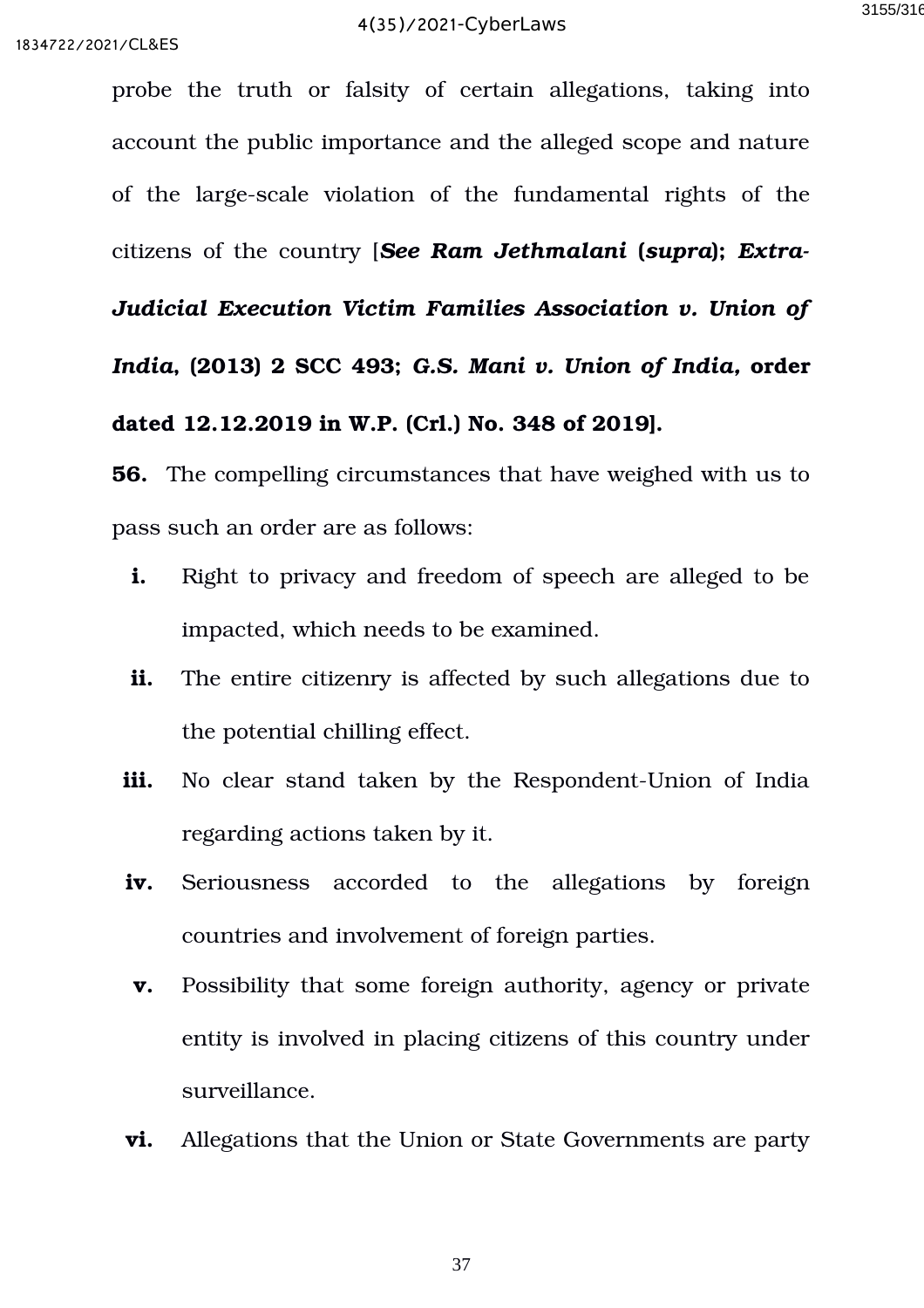to the rights' deprivations of the citizens.

**vii.** Limitation under writ jurisdiction to delve into factual aspects. For instance, even the question of usage of the technology on citizens, which is the jurisdictional fact, is disputed and requires further factual examination.

**57.** It is for reason **(vi)** above that we decline the Respondent-Union of India's plea to allow them to appoint an Expert Committee for the purposes of investigating the allegations, as such a course of action would violate the settled judicial principle against bias, *i.e.*, that '*justice must not only be done, but also be seen to be done'*.

**58.** At this juncture, it would be appropriate to state that in this world of conflicts, it was an extremely uphill task to find and select experts who are free from prejudices, are independent and competent. Rather than relying upon any Government agencies or any, we have constituted the Committee and shortlisted expert members based on biodatas and information collected independently. Some of the candidates politely declined this assignment, while others had some conflict of interest. With our best intentions and efforts, we have shortlisted and chosen the most renowned experts available to be a part of the Committee.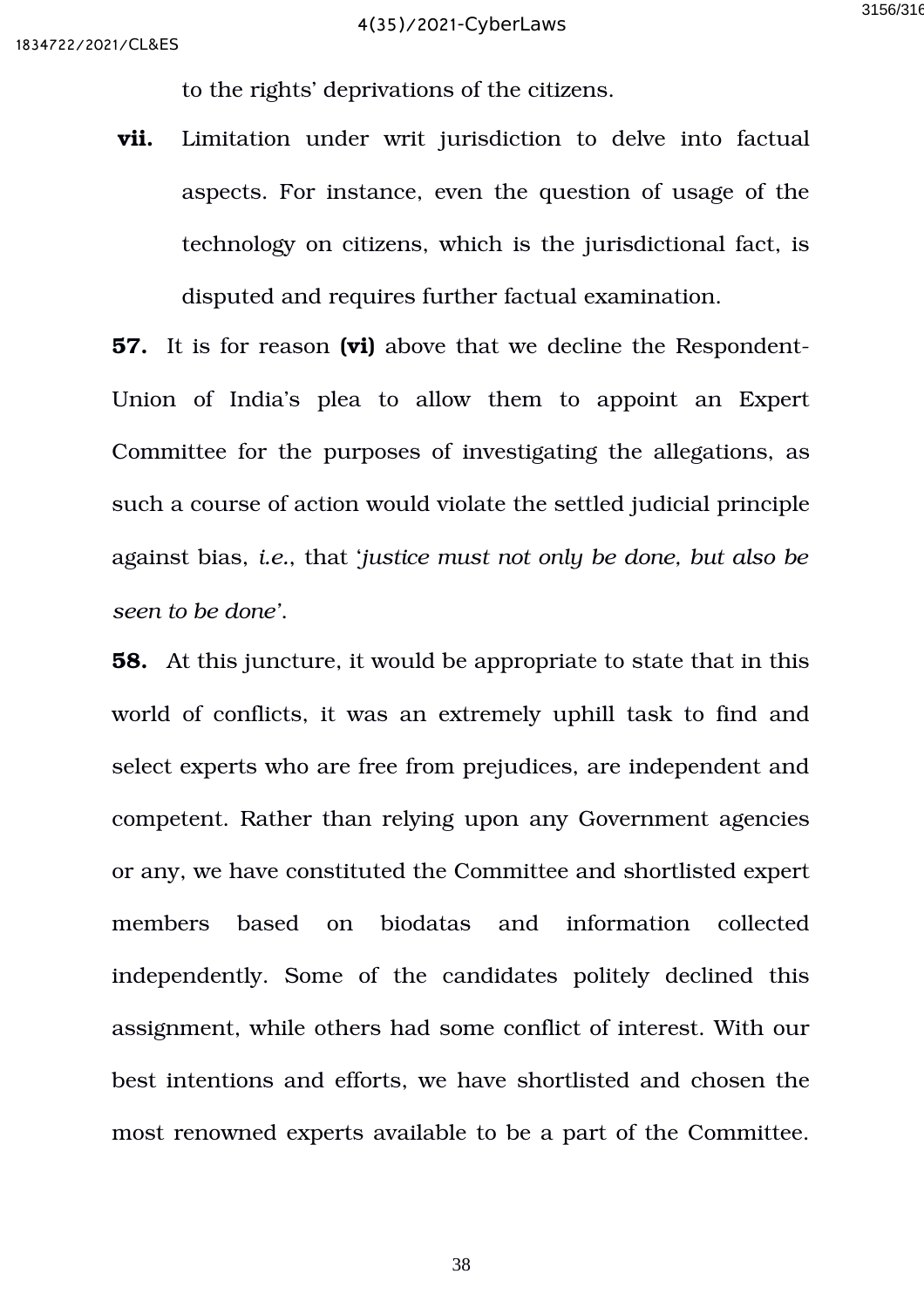Additionally, we have also left it to the discretion of the learned overseeing judge to take assistance from any expert, if necessary, to ensure absolute transparency and efficiency, as directed in paragraph 62(3).

**59.** With the above observations, we constitute a Technical Committee comprising of three members, including those who are experts in cyber security, digital forensics, networks and hardware, whose functioning will be overseen by Justice R.V. Raveendran, former Judge, Supreme Court of India. The learned overseeing Judge will be assisted in this task by:

- **i.** Mr. Alok Joshi, former IPS officer (1976 batch) who has immense and diverse investigative experience and technical knowledge. He has worked as the Joint Director, Intelligence Bureau, the Secretary(R), Research and Analysis Wing and Chairman, National Technical Research Organisation.
- **ii.** Dr. Sundeep Oberoi, Chairman, ISO/IEC JTC1 SC7 (International Organisation of Standardisation/ International Electro-Technical Commission/Joint Technical Committee), a sub-committee which develops and facilitates standards within the field of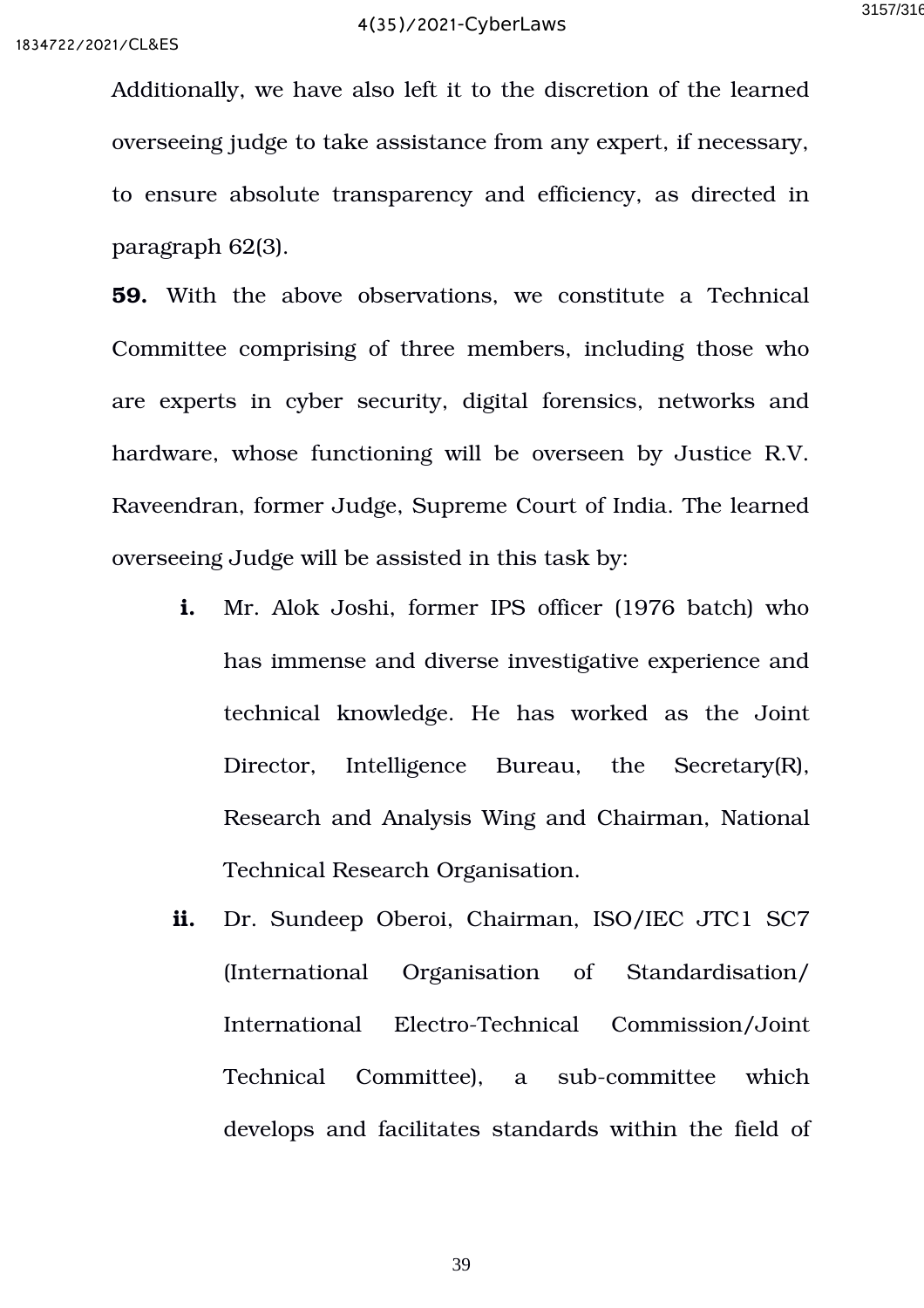software products and systems. Dr. Oberoi is also a part of the Advisory Board of Cyber Security Education and Research Centre at Indraprastha Institute of Information Technology, Delhi. He is globally recognized as a cyber security expert.

**60.** The three members Technical Committee [*hereinafter referred to as the "Committee"*] shall comprise of:

- **i.** Dr. Naveen Kumar Chaudhary, Professor (Cyber Security and Digital Forensics) and Dean, National Forensic Sciences University, Gandhinagar, Gujarat. Dr. Chaudhary has over two decades of experience as an academician, cyber security enabler and cyber security expert. He specializes in cyber security policy, network vulnerability assessment and penetration testing.
- **ii.** Dr. Prabaharan P., Professor (School of Engineering), Amrita Vishwa Vidyapeetham, Amritapuri, Kerala. He has two decades of experience in computer science and security areas. His areas of interest are malware detection, critical infrastructural security, complex binary analysis, AI and machine learning. He has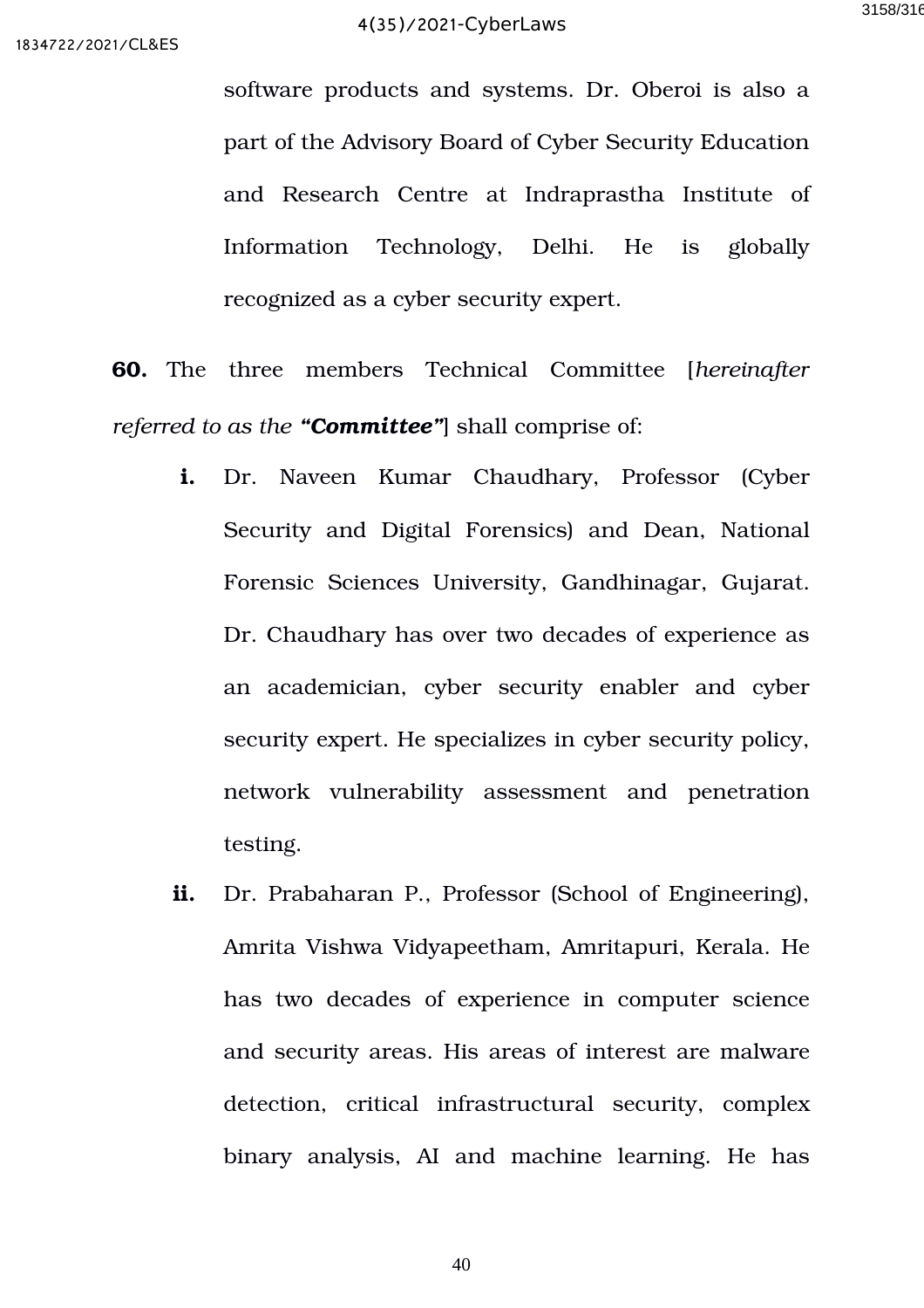many publications in reputed journals.

- **iii.** Dr. Ashwin Anil Gumaste, Institute Chair Associate Professor (Computer Science and Engineering), Indian Institute of Technology, Bombay, Maharashtra. He has been granted 20 US patents and has published over 150 papers and authored 3 books in his field. He has received several National awards including the Vikram Sarabhai Research Award (2012) and Shanti Swarup Bhatnagar Prize for Science and Technology (2018). He has also held the position of Visiting Scientist at the Massachusetts Institute of Technology, USA.
- **61.** The terms of reference of the Committee are as follows:
	- A. To enquire, investigate and determine:
		- i. Whether the Pegasus suite of spyware was used on phones or other devices of the citizens of India to access stored data, eavesdrop on conversations, intercept information and/or for any other purposes not explicitly stated herein?
		- ii. The details of the victims and/or persons affected by such a spyware attack.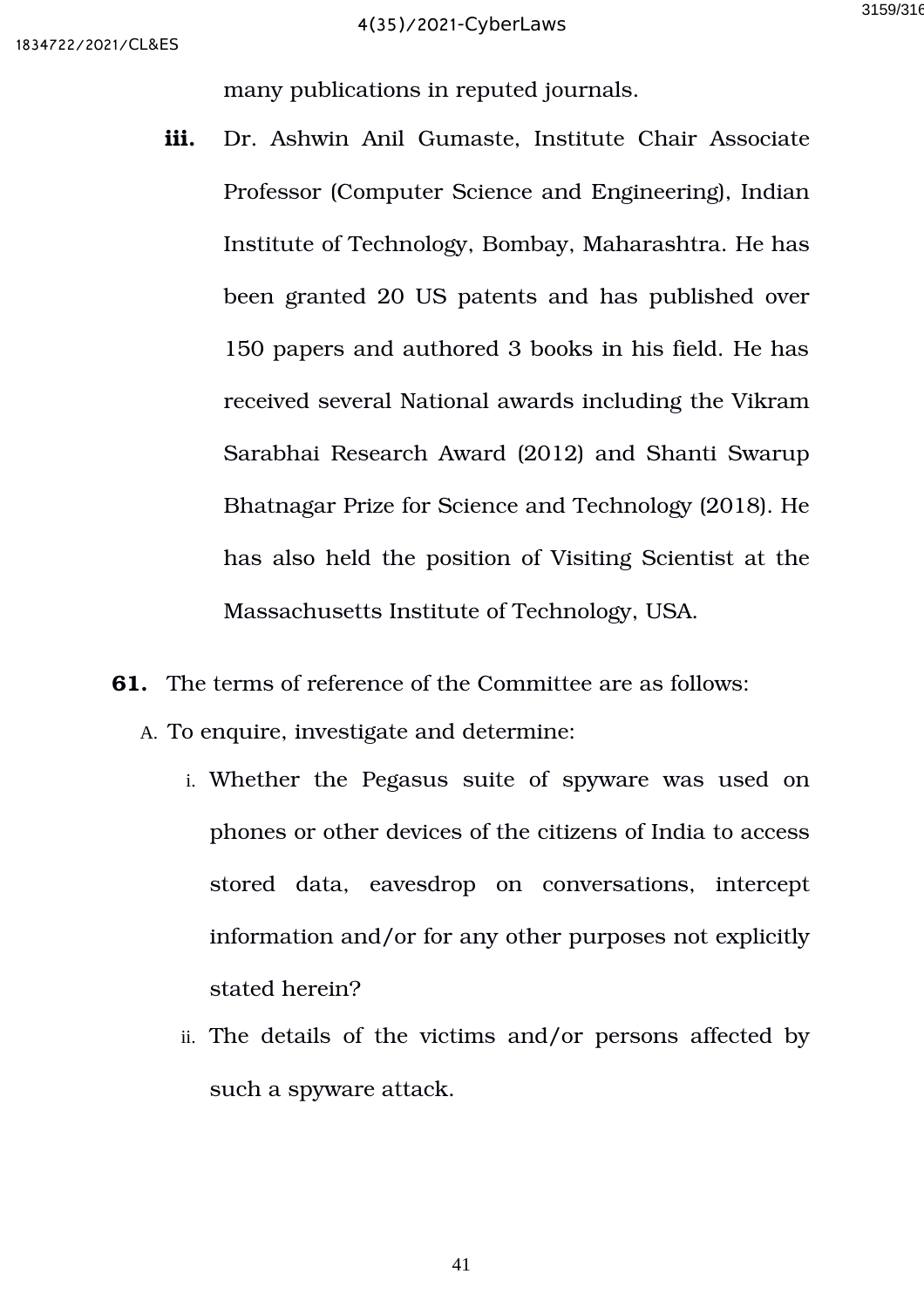- iii. What steps/actions have been taken by the Respondent-Union of India after reports were published in the year 2019 about hacking of WhatsApp accounts of Indian citizens, using the Pegasus suite of spyware.
- iv. Whether any Pegasus suite of spyware was acquired by the Respondent-Union of India, or any State Government, or any central or state agency for use against the citizens of India?
- v. If any governmental agency has used the Pegasus suite of spyware on the citizens of this country, under what law, rule, guideline, protocol or lawful procedure was such deployment made?
- vi. If any domestic entity/person has used the spyware on the citizens of this country, then is such a use authorised?
- vii. Any other matter or aspect which may be connected, ancillary or incidental to the above terms of reference, which the Committee may deem fit and proper to investigate.
- B. To make recommendations:
	- i. Regarding enactment or amendment to existing law and procedures surrounding surveillance and for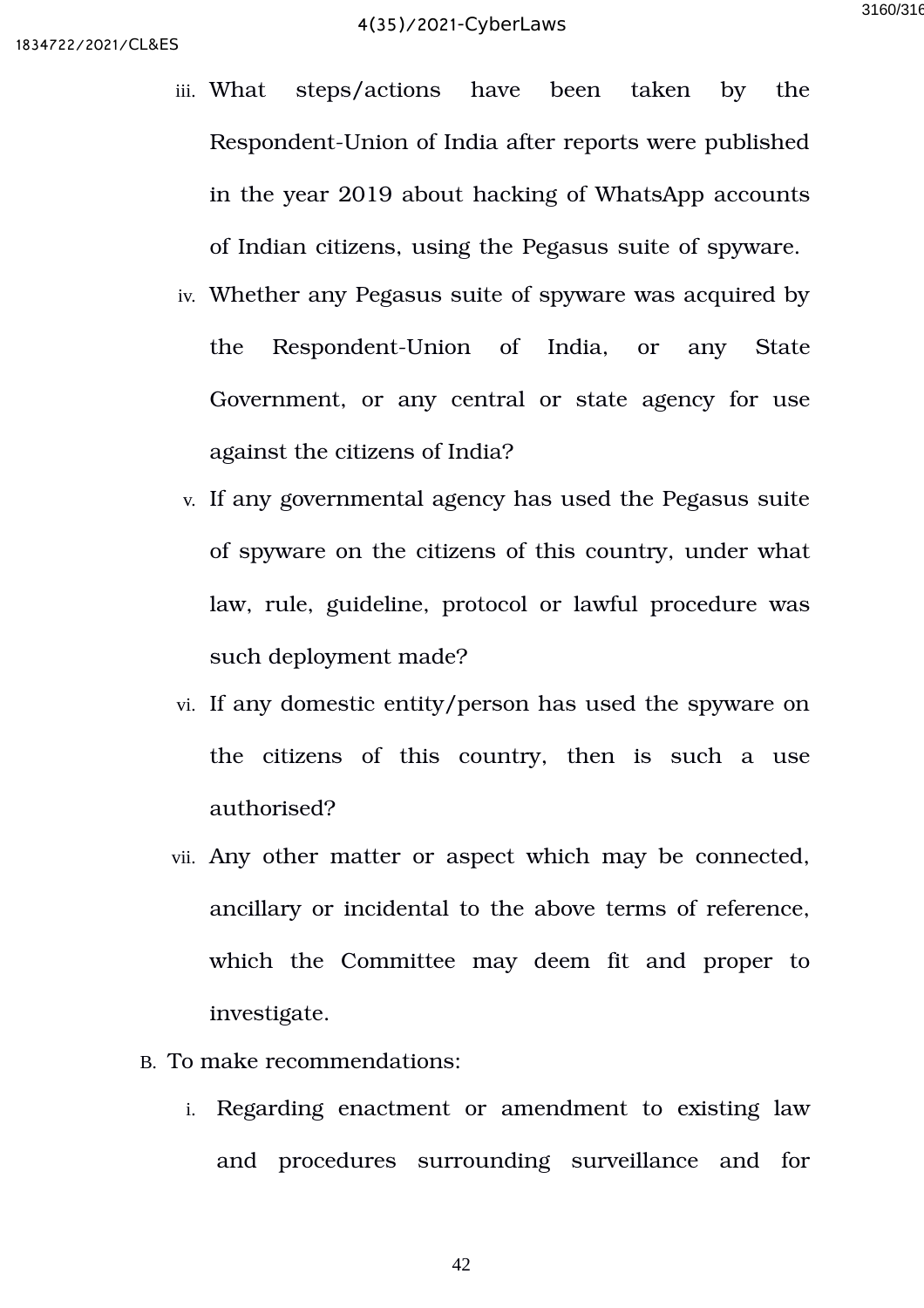securing improved right to privacy.

- ii. Regarding enhancing and improving the cyber security of the nation and its assets.
- iii. To ensure prevention of invasion of citizens' right to privacy, otherwise than in accordance with law, by State and/or non-State entities through such spywares.
- iv. Regarding the establishment of a mechanism for citizens to raise grievances on suspicion of illegal surveillance of their devices.
- v. Regarding the setting up of a well-equipped independent premier agency to investigate cyber security vulnerabilities, for threat assessment relating to cyberattacks and to investigate instances of cyberattacks in the country.
- vi. Regarding any *ad-hoc* arrangement that may be made by this Court as an interim measure for the protection of citizen's rights, pending filling up of lacunae by the Parliament.
- vii. On any other ancillary matter that the Committee may deem fit and proper.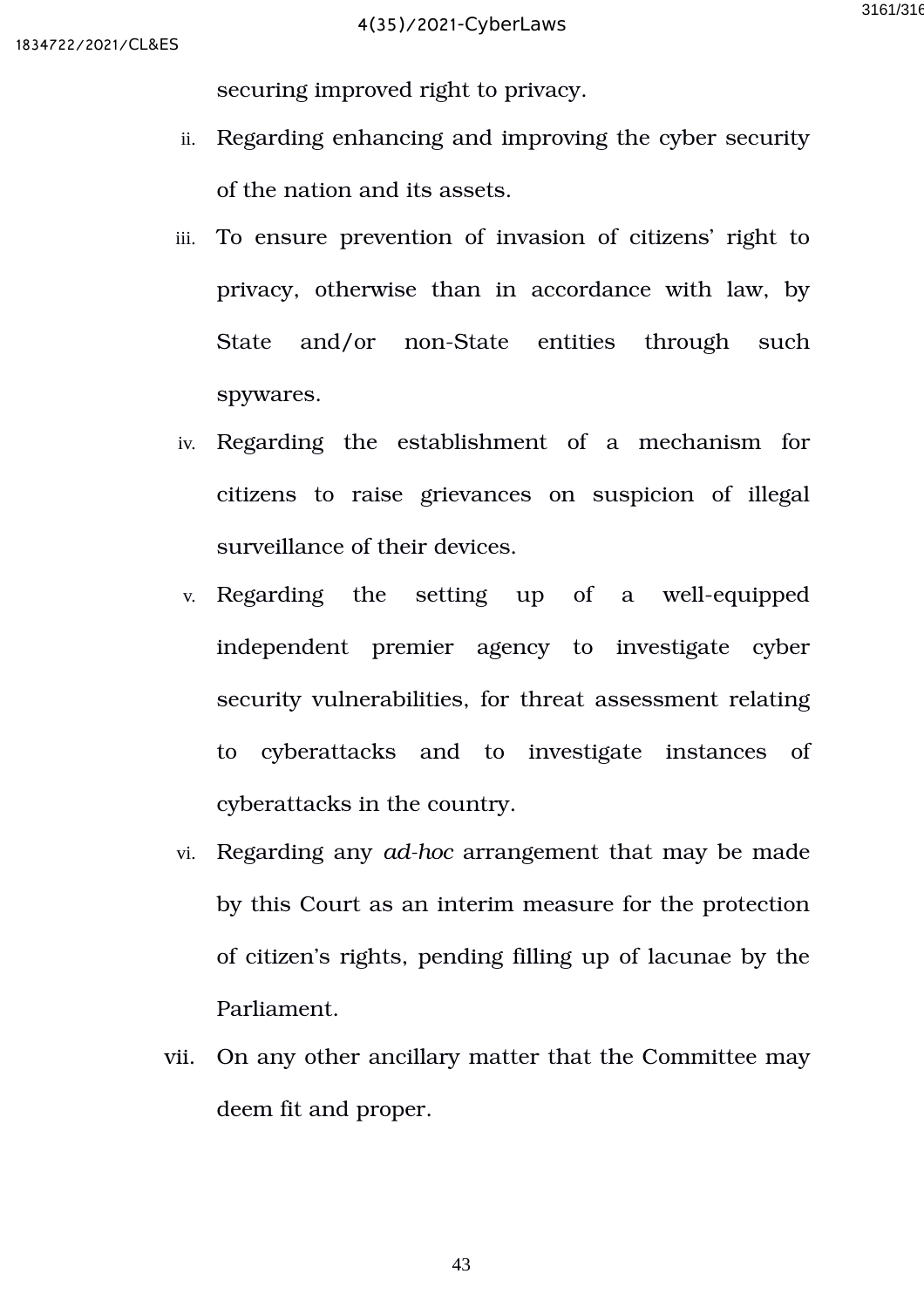- **62.** The Procedure of the Committee shall be as follows:
- **(1)** The Committee constituted by this Order is authorised to
	- (a) devise its own procedure to effectively implement and answer the Terms of Reference;
	- (b) hold such enquiry or investigation as it deems fit;and
	- (c) take statements of any person in connection with the enquiry and call for the records of any authority or individual.
- **(2)** Justice R. V. Raveendran, former Judge, Supreme Court of India will oversee the functioning of the Committee with respect to the methodology to be adopted, procedure to be followed, enquiry and investigation that is carried out and preparation of the report.
- **(3)** The learned overseeing Judge is at liberty to take the assistance of any serving or retired officer(s), legal expert(s) or technical expert(s) in discharge of his functions.
- **(4)** We request the learned overseeing Judge to fix the honorarium of the members of the Committee in consultation with them, which shall be paid by the Respondent-Union of India immediately.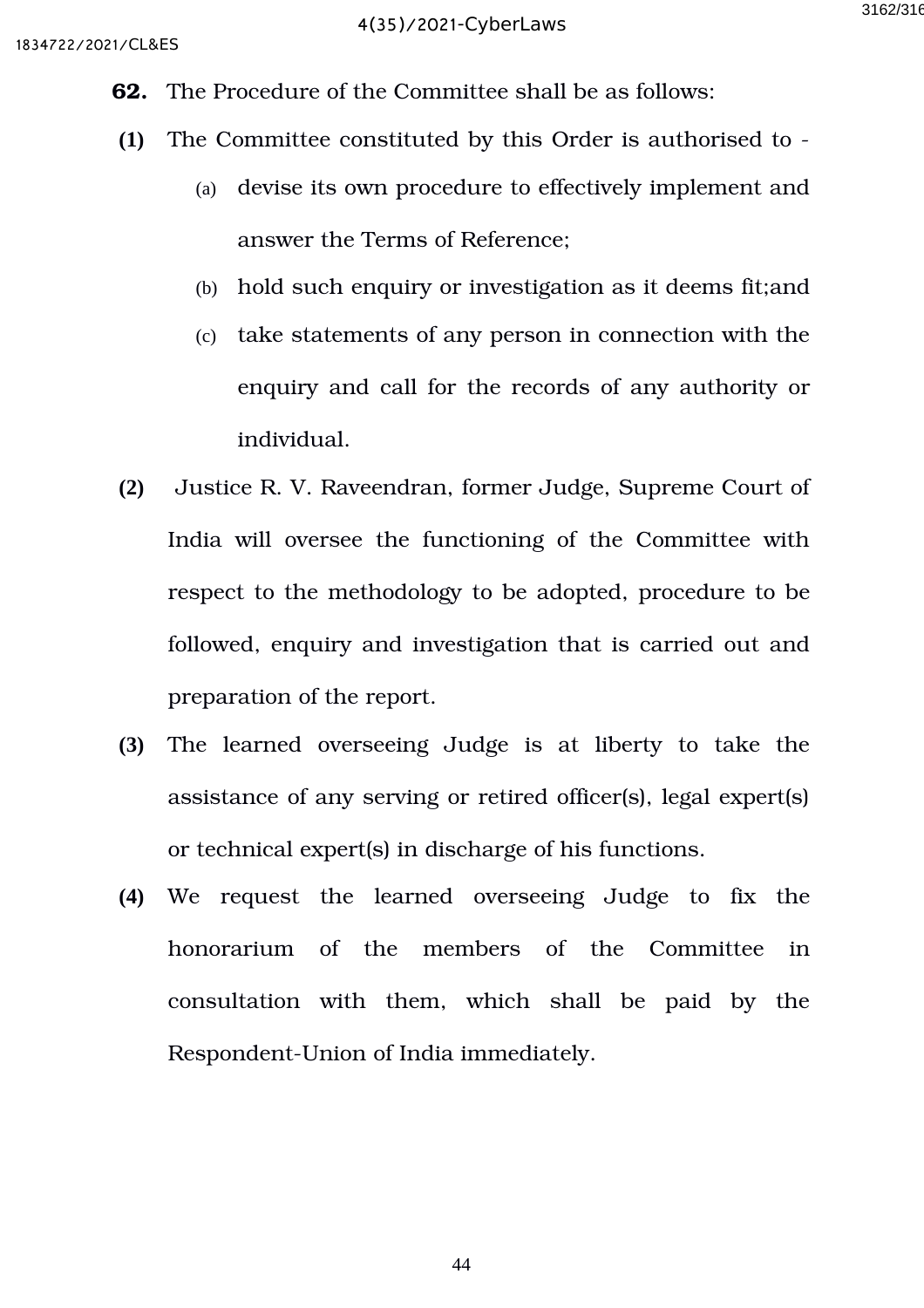- **(5)** The Respondent-Union of India and all the State Governments, as well as agencies/authorities under them, are directed to extend full facilities, including providing support with respect to infrastructure needs, manpower, finances, or any other matter as may be required by the Committee or the overseeing former Judge to effectively and expeditiously carry out the task assigned to them by this Court.
- **(6)** Mr. Virender Kumar Bansal, Officer on Special Duty/ Registrar, Supreme Court of India, is directed to coordinate between the Committee, the learned overseeing Judge and the Central/State Governments to facilitate communication and ensure smooth functioning and expeditious response to, and implementation of, requests made by the Committee, the learned overseeing Judge or those named in paragraph 59 above, tasked to assist him.

**63.** The Committee is requested to prepare the report after a thorough inquiry and place it before this Court, expeditiously.